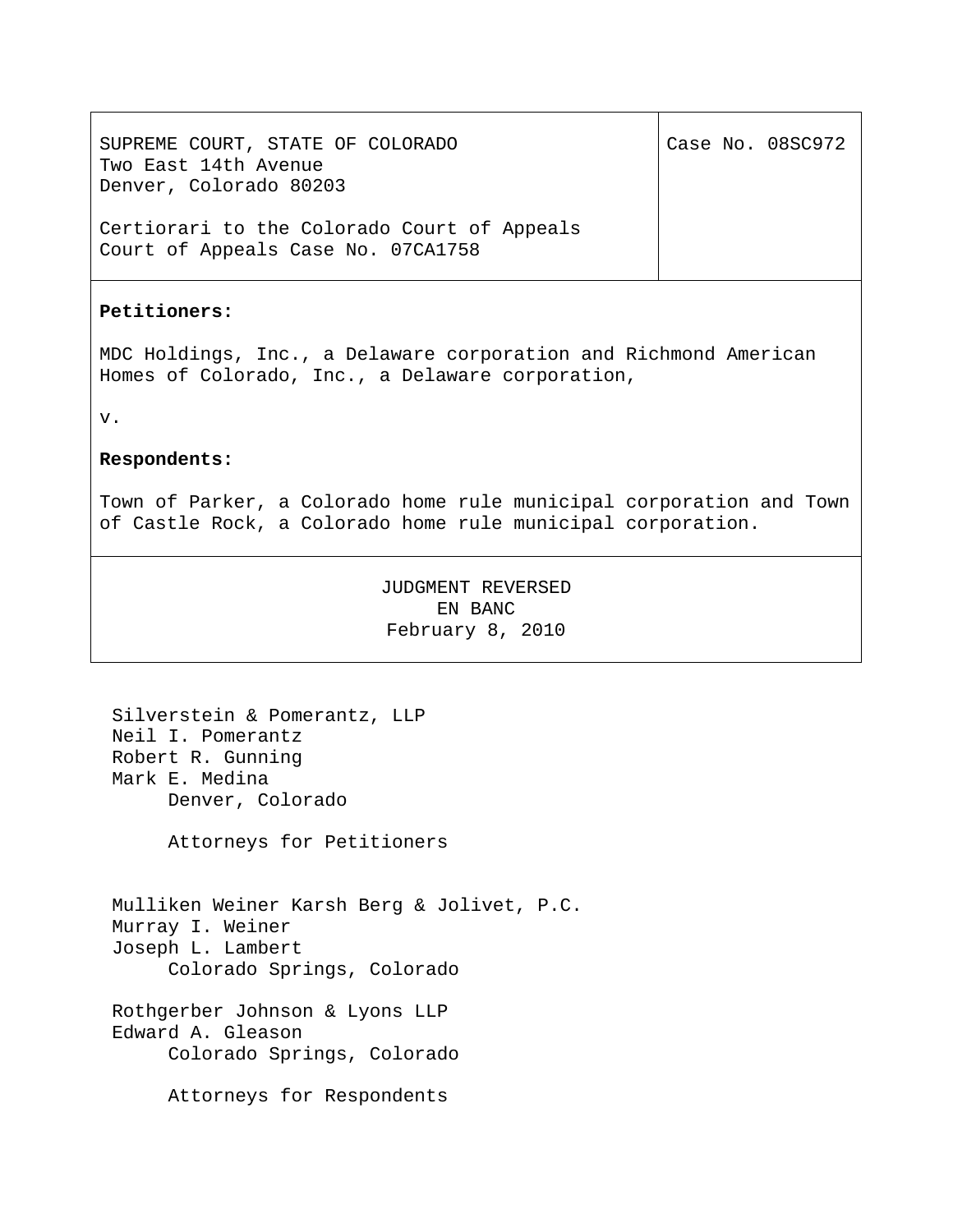JUSTICE HOBBS delivered the Opinion of the Court. JUSTICE COATS dissents, and CHIEF JUSTICE MULLARKEY and JUSTICE EID join in the dissent.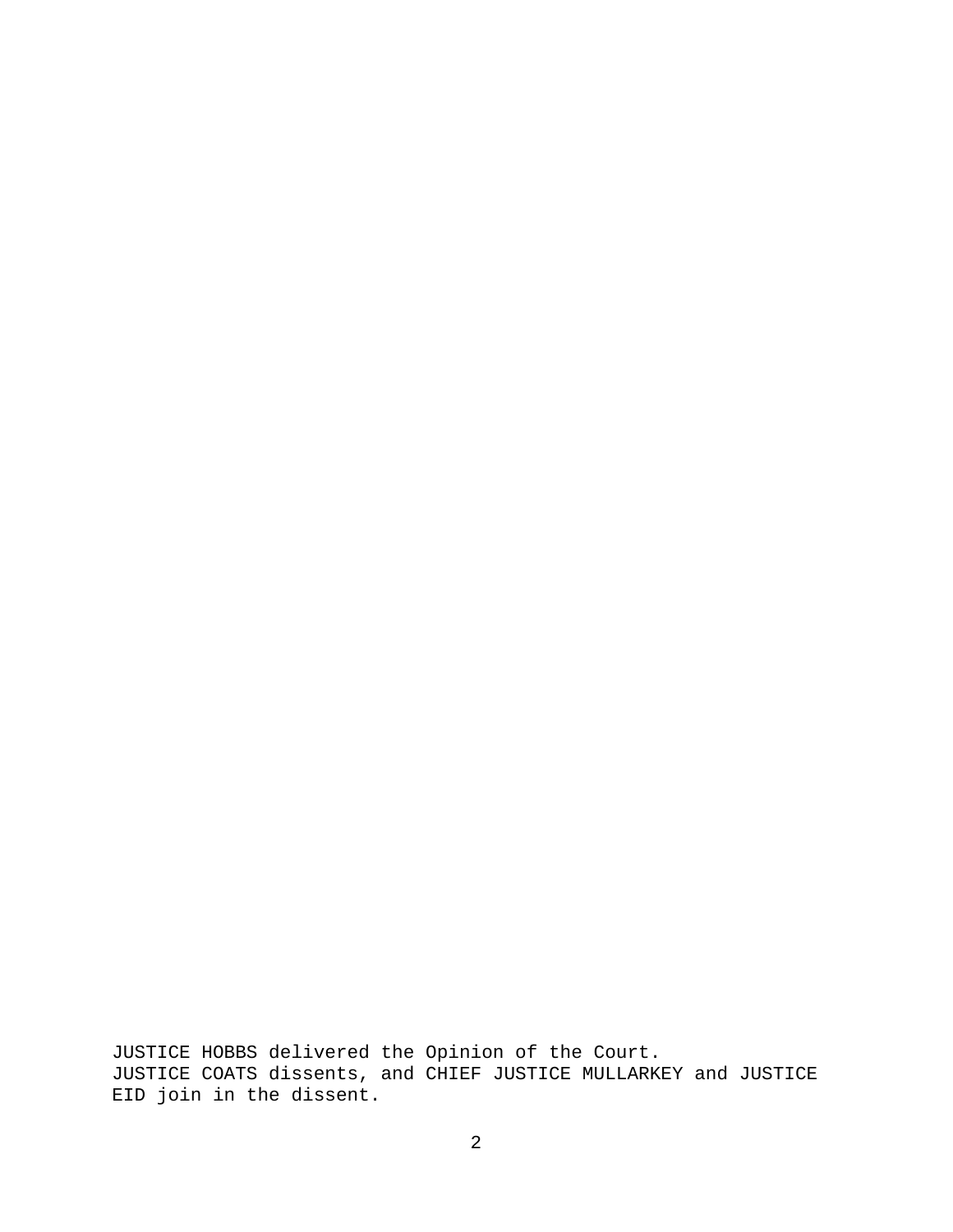We granted certiorari in MDC Holdings, Inc. v. Town of Parker, No. 07CA1758 (Colo. App. Oct. 16, 2008) to review an unpublished court of appeals' decision enjoining the Executive Director of the Colorado Department of Revenue from hearing two tax appeals. $<sup>1</sup>$  $<sup>1</sup>$  $<sup>1</sup>$  Petitioners MDC Holdings, Inc. and Richmond</sup> American Homes of Colorado, Inc. (collectively "MDC") sought a refund for allegedly overpaid use taxes on building materials in connection with its residential construction activities in the Towns of Castle Rock and Parker (collectively "Towns"), both of which are home rule municipalities.

The Finance Directors of both Towns denied MDC's refund requests, and MDC initiated the appeal process pursuant to the Towns' municipal codes and section 29-2-106.1, C.R.S. (2009), which provides a uniform statewide process governing municipal sales and use tax appeals. MDC requested and obtained a

<span id="page-2-0"></span> $^1$  We granted certiorari on the following issues:

i<br>Li

Whether the court of appeals erred in allowing the respondents to benefit from municipal procedures which conflict with the uniform statute and their own characterization regarding the finality of the decision contained in the letters.

Whether the court of appeals erred in concluding that letters written by outside legal counsel for the respondents constituted "final decisions" in accordance with section  $29-2-106.1(2)(c)$ , C.R.S. (2008), that commenced petitioners' thirty-day period for filing an appeal notwithstanding that the letters specifically stated the respondents' position that the matters were not yet ripe for final decisions.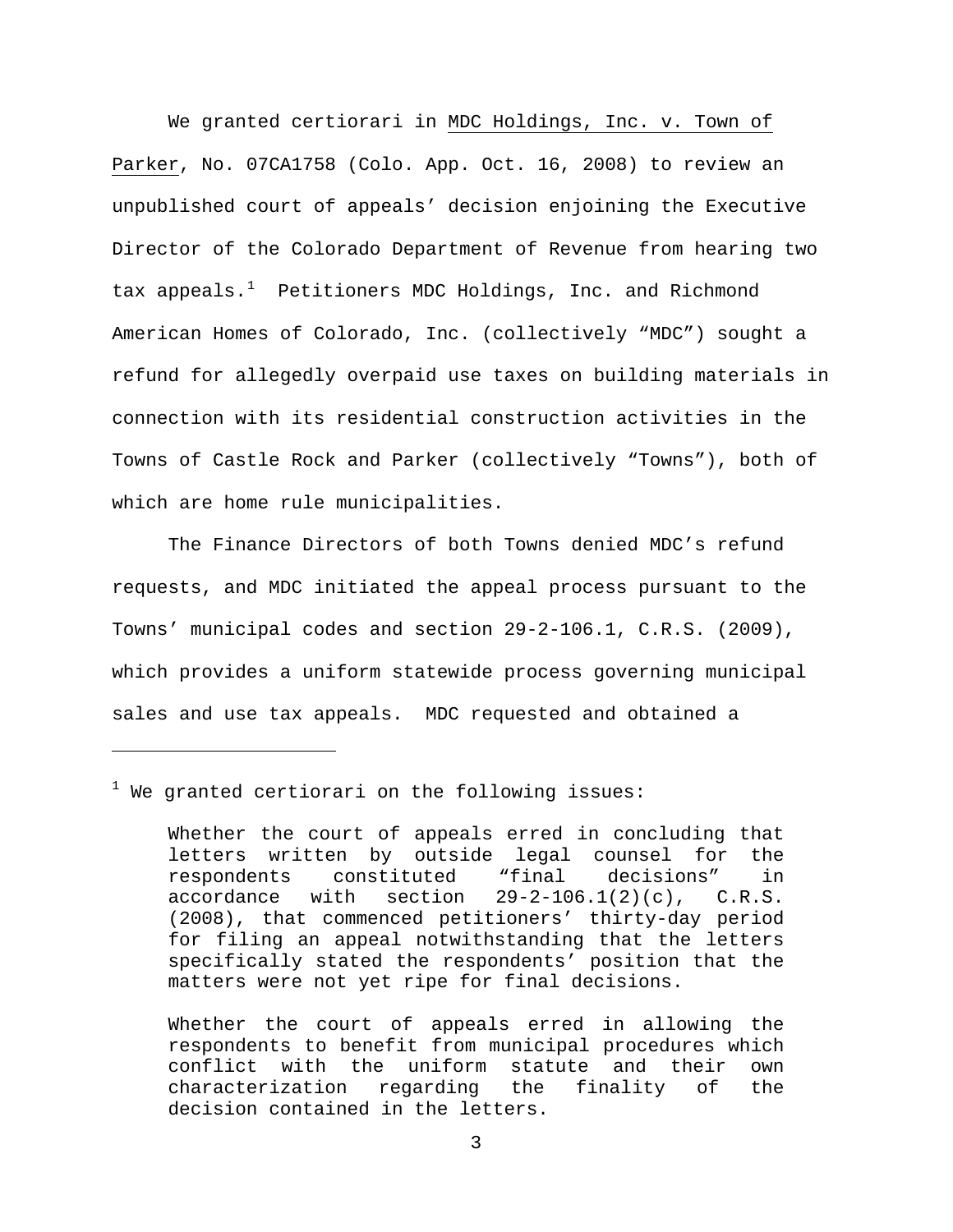consolidated informal hearing by the Towns on its refund requests.

After the informal hearing, the law firm representing both Towns advised MDC in writing that the Towns' appeal process included provisions requiring a formal on the record hearing following the informal hearing. The law firm representing MDC in both appeals responded by letter that MDC would not be requesting a formal hearing because section  $29-2-106.1(2)(c)(1)$ limited the Towns to conducting only the informal hearing as part of the statutory use tax refund appeals process. Accordingly, MDC requested that the Towns issue their final decisions on MDC'S tax refund requests so that MDC would be in a position to exercise its appellate remedies. The Towns did not respond.

After waiting the required ninety-day statutory period, with no final decisions forthcoming from the Towns' Finance Directors, MDC filed its appeals with the Executive Director of the Department of Revenue, pursuant to section 39-21-103, C.R.S.  $(2009)$ , as provided by section  $29-2-106.1(3)(a)$ . The Towns then asserted to the Executive Director that MDC had failed to exhaust its administrative remedies under the provisions of the Towns' municipal codes. In response, the Executive Director determined that MDC had properly complied with the appeal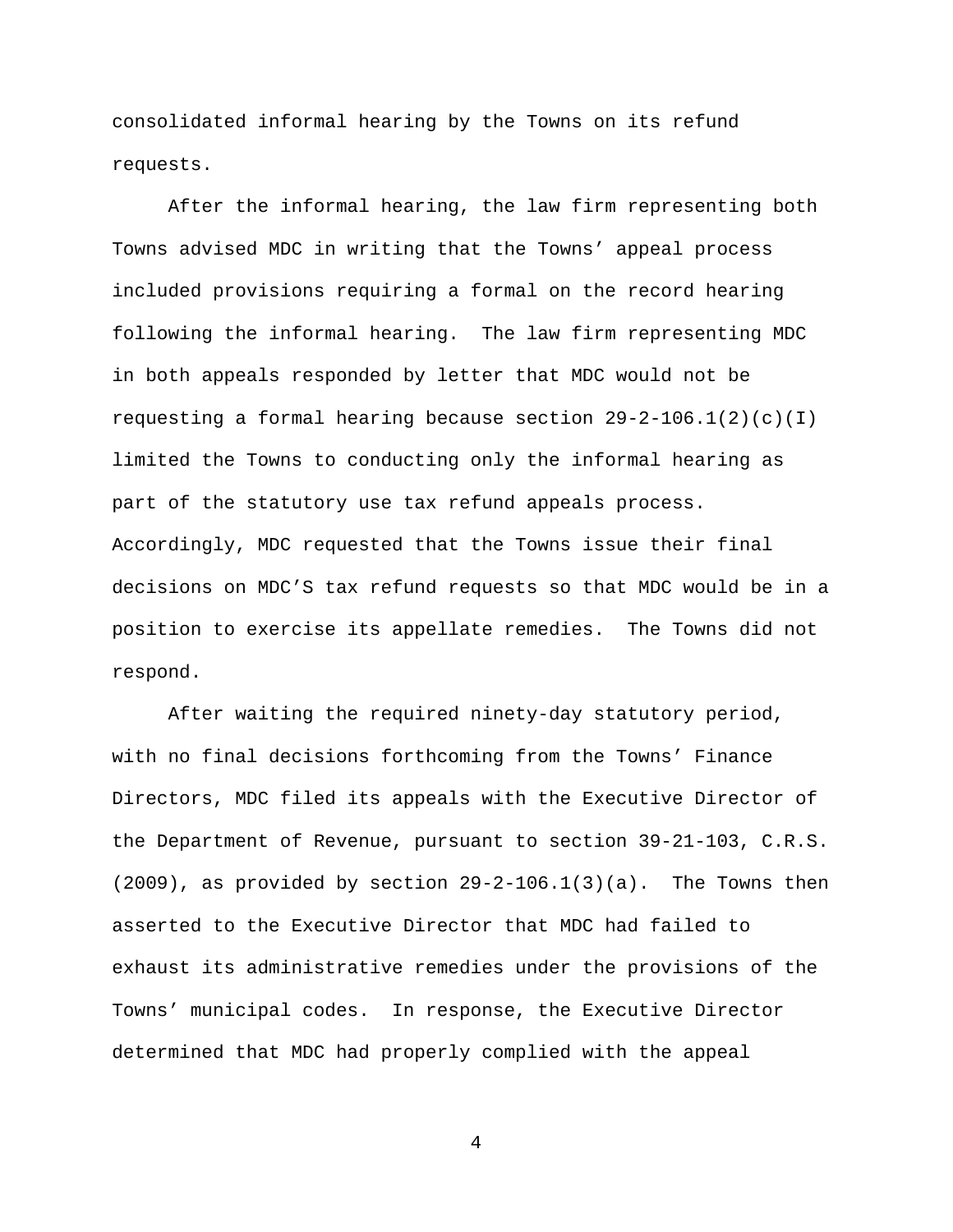provisions applicable under the state statutes governing municipal tax refund requests made by taxpayers.

The Towns then filed a joint complaint for injunctive relief in the District Court for the City and County of Denver contesting the jurisdiction of the Executive Director to hear and determine MDC's tax refund appeals. The district court denied the injunction, determining that MDC had properly pursued its appeals to the Executive Director. The Towns appealed the denial of the injunction to the court of appeals.

The court of appeals determined that MDC had not timely appealed to the Executive Director because the letters from the Towns' law firm to MDC's law firm constituted the Towns' final decisions, and section 29-2-106.1(2)(c) required MDC to file its appeal with the Executive Director within thirty days after the taxpayer's exhaustion of local remedies. The court of appeals concluded that the Executive Director lacked jurisdiction to hear and determine MDC's tax refund appeals. We disagree and reverse the judgment of the court of appeals.

We hold that section 29-2-106.1 supersedes the Towns' codes, which require a formal hearing following the informal hearing; that the letters from the Towns' attorney to MDC's law firm did not constitute final decisions triggering the thirtyday deadline for appealing to the Executive Director; that MDC properly perfected its appeals following the ninety-day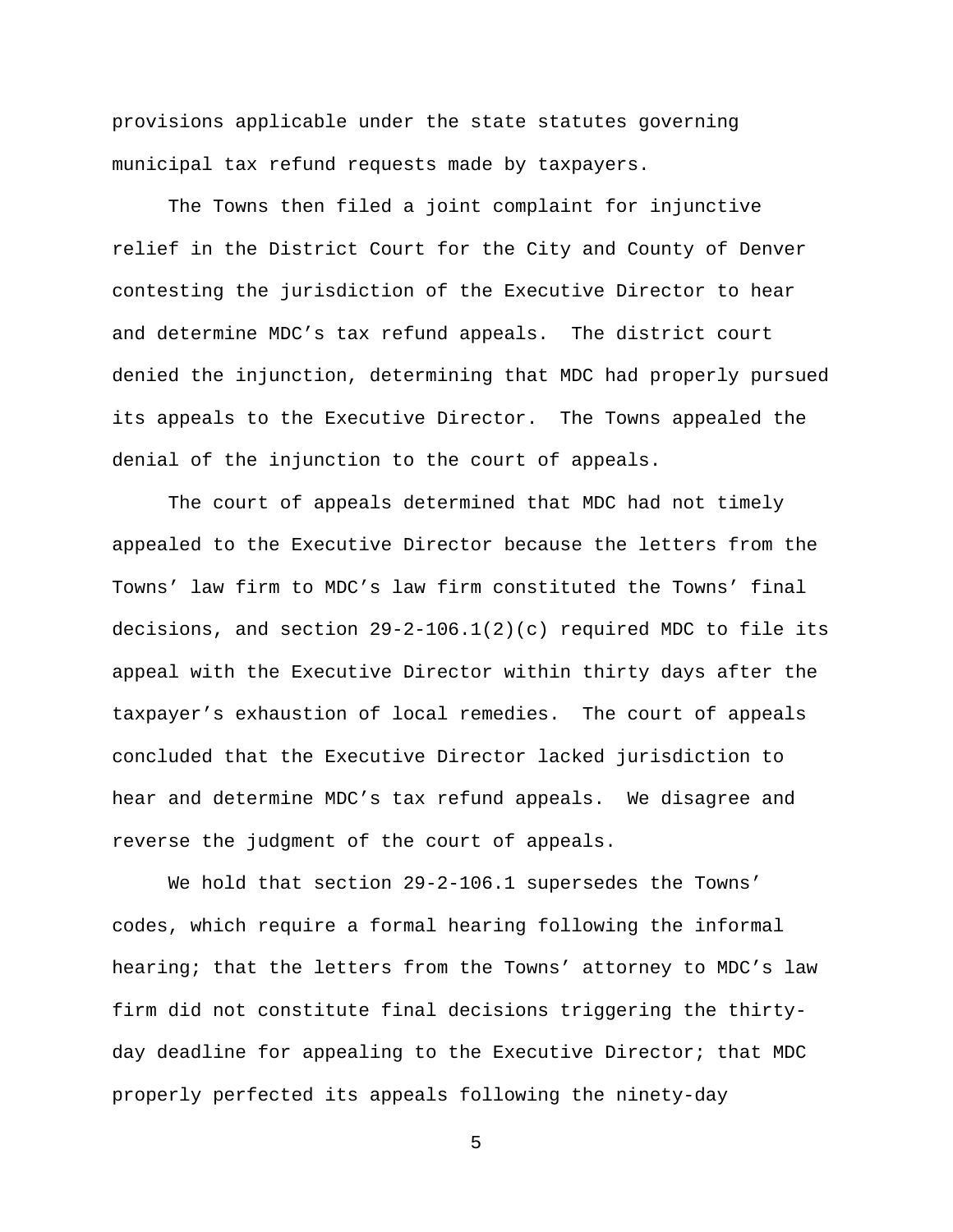statutory waiting period applicable here because the Towns failed to render final decisions; and that the Executive Director has jurisdiction to hear and determine MDC's tax refund appeals.

**I.** 

MDC paid use taxes to the Towns on building materials in connection with its residential construction activities. In March of 2005, alleging overpayment, MDC requested use tax refunds from the Towns. In December 2005, the Finance Directors of the Towns denied the refund requests. The Finance Directors signed the denials under the letterhead of their respective town. Both denials advised MDC that it had fifteen days from the date of the denial "to request a hearing on this denial," under section 4.03.110 of the Parker Sales and Use Tax Code and section 3.05.110 of the Castle Rock Tax Administration Code.

Both codes in effect at the time of the refund requests contained the following provision under the heading "Hearings":

Informal hearing. If the taxpayer elects to participate in an informal hearing, which hearing must be held within thirty (30) days of the Director's receipt of the taxpayer's request for a hearing, additional informal hearings shall not be permitted except at the discretion of the Director. Informal hearings shall be conducted in any manner acceptable to the taxpayer and the Director with the purpose of settling the outstanding issues between the parties. If no settlement is reached, the taxpayer must request, in writing, a formal hearing on the record within fifteen (15) days after the informal hearing and the Director shall give notice of the formal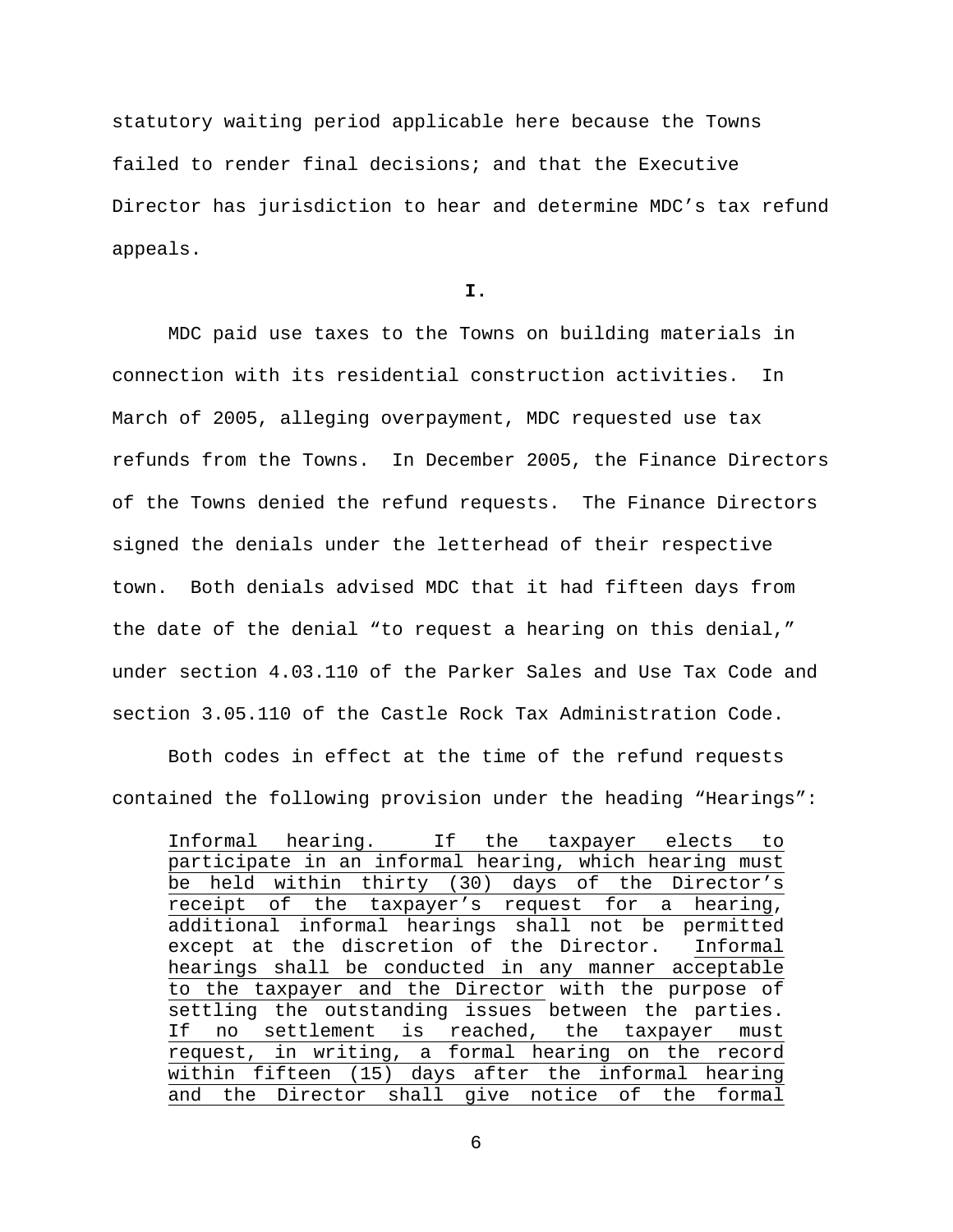hearing pursuant to subsection (b) above. If the taxpayer fails to request a formal hearing within fifteen (15) days after the informal hearing, all further rights to a hearing and appeal are waived and the taxpayer shall be bound by the Notice of Final Determination – Assessment and Demand for Payment or final Denial of Refund.

Castle Rock, Colo., Tax Administration Code § 3.05.110(C)

(2008); Parker, Colo., Sales and Use Tax Code § 4.03.110(c)

(2008) (emphasis added).

Both codes contained the following provisions for a formal

hearing and determination on the record:

Director to conduct formal hearing. The hearing shall be held before the Director, or a hearing officer designated by the Director. At the hearing, the taxpayer may assert any facts, make any arguments and file any briefs and affidavits he or she believes pertinent to his or her case. The taxpayer shall be notified of the name of the hearing officer fifteen (15) days before the hearing date, and any objection by the taxpayer to the hearing officer shall be filed in writing at least forty-eight (48) hours prior to the hearing. All reasonable costs to the Town for a hearing officer must be paid by the taxpayer requesting the formal hearing when the hearing officer determines no change in the tax due.

Castle Rock, Colo., Tax Administration Code § 3.05.110(D)

(2008); Parker, Colo., Sales and Use Tax Code § 4.03.110(d)

(2008) (emphasis added). Both codes also contained a provision

for any taxpayer appeal therefrom to be conducted pursuant to

 $C.R.C.P. 106(a)(4):$ 

Appeals. The taxpayer may appeal the Hearing Determination Notice of the Director issued pursuant to [the Towns' codes] within thirty (30) days of the date that such determination is sent by the Director.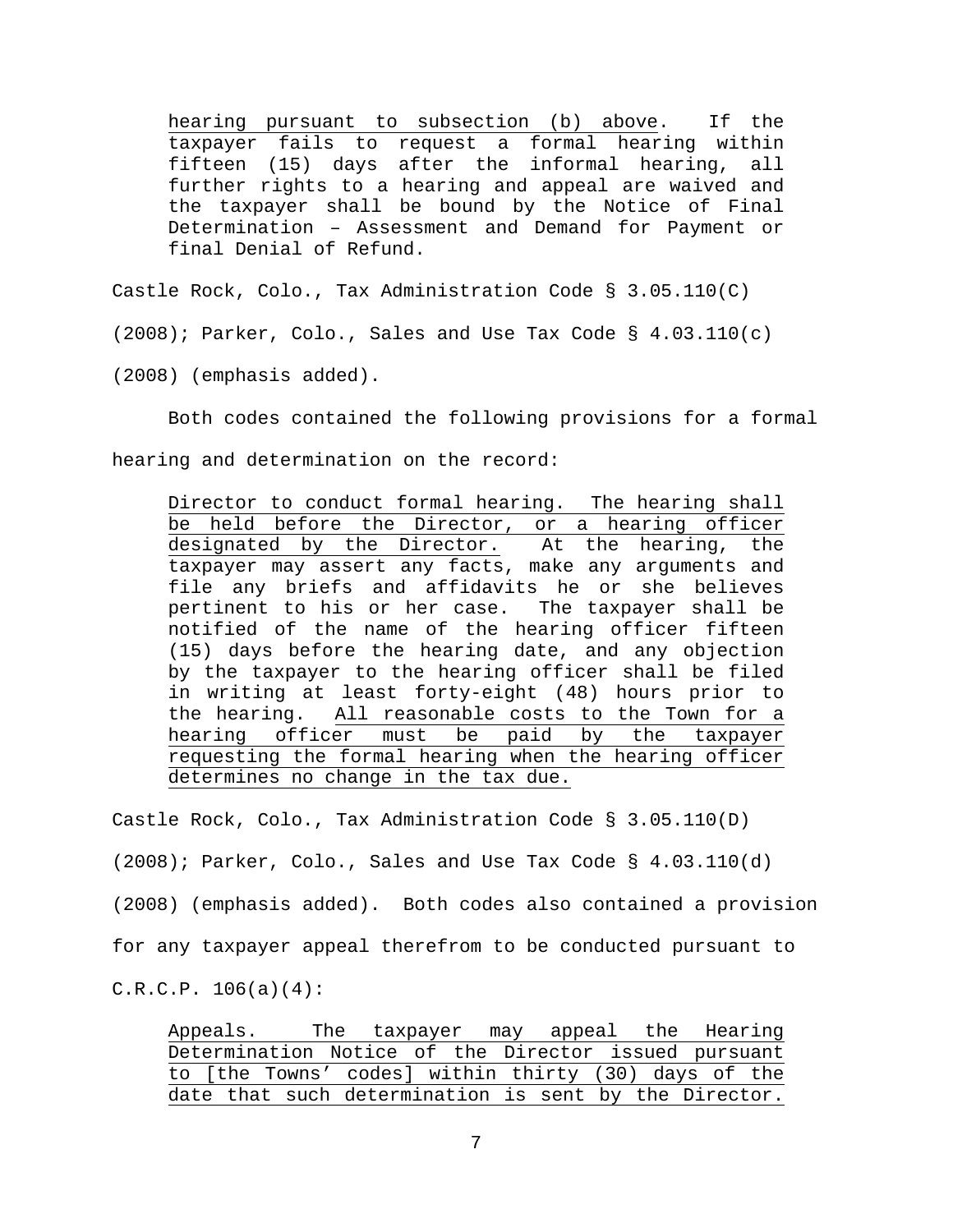# Such appeal shall be conducted pursuant to the terms of Rule 106(a)(4) of the Colorado Rules of Civil Procedure.

Castle Rock, Colo., Tax Administration Code § 3.05.120 (2008); Parker, Colo., Sales and Use Tax Code § 4.03.120 (2008) (emphasis added).

On January 5, 2006, alleging that it had overpaid its use taxes in the amount of \$176,141.92 for the period March 8, 2002, through December 31, 2004, to Parker and \$158,616.58 to Castle Rock for the period January 1, 2003, through December 31, 2004, MDC filed its written appeals and requests for an informal hearing in accordance with section 29-2-106.1(2)(c) and the Towns' codes. MDC's letter to the Town of Parker requesting the informal hearing states, in material part:

January 5, 2006 . . . Mike Farina Acting Finance Director Town of Parker Colorado . . . Re: Appeal and Request for Informal Hearing . . .

M.D.C. Holdings, Inc., together with its Colorado operating subsidiary, Richmond American Homes of Colorado, Inc. (collectively, "MDC" or "the Company"), hereby request an informal hearing of the Town of Parker's ("Parker") December 22, 2005 denial of the Company's claim for refund of sales and use taxes ("Claim"). This request is made in accordance with  $C.R.S. S 29-2-106.1(2)(c)$  and Parker Municipal Code ("PMC") § 4.03.110(a). . . . We look forward to an informal hearing to discuss these matters.

(Emphasis added).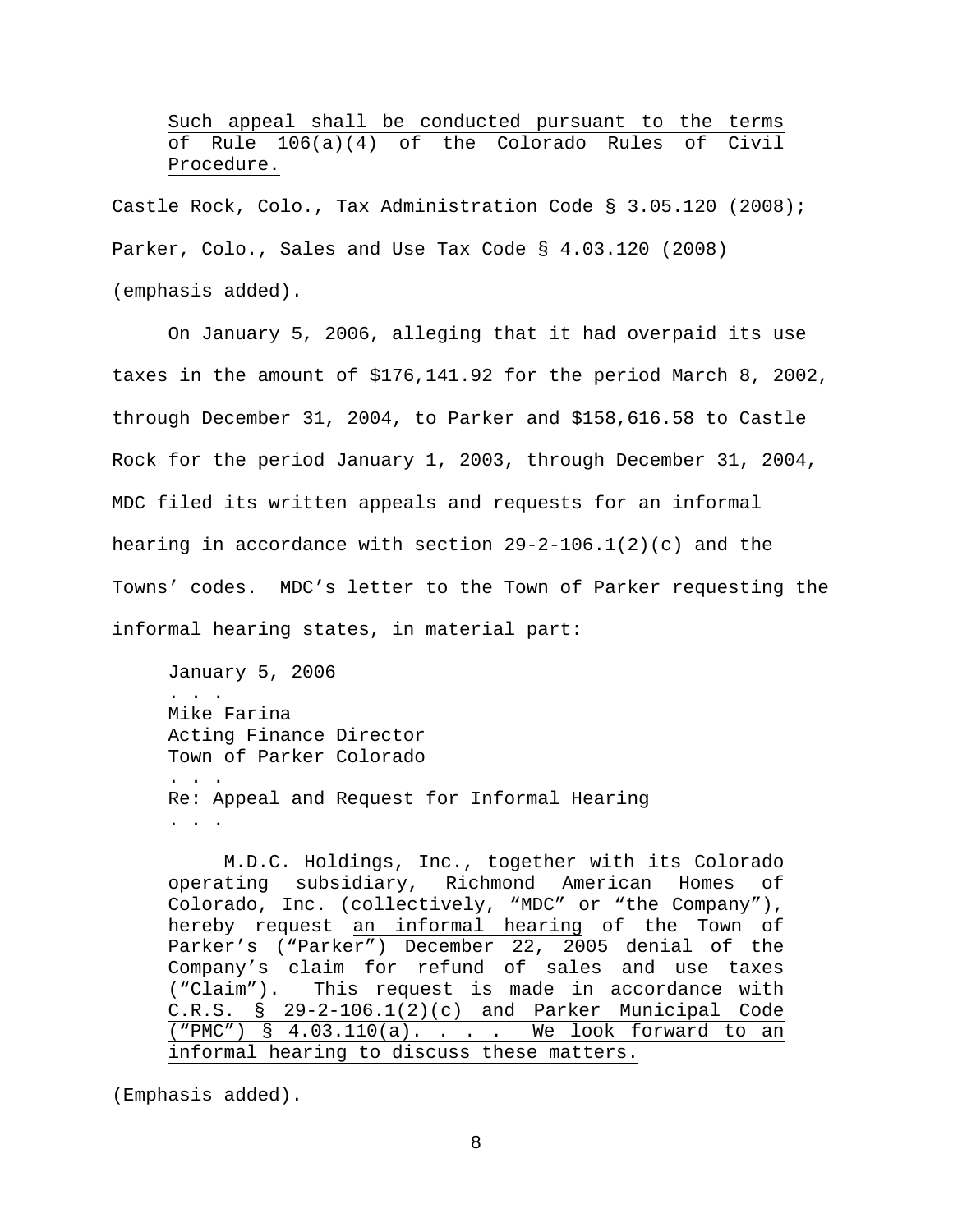MDC made an identical request on January 5, 2006, addressed to Karen Feeney, Finance Director for the Town of Castle Rock, citing the state statute and Castle Rock Municipal Code § 3.05.110(A). A consolidated informal hearing involving the Towns and MDC occurred on February 10, 2006. On February 22, 2006, the law firm that represented both Towns sent on its letterhead identical letters to MDC's law firm. These letters commence with a statement that the Towns "[t]hank you for attending and participating in the February 10, 2006 meeting conducted pursuant to Section 4.03.110(c) of the Parker Municipal Code [and Section 3.05.110(C) of the Castle Rock Municipal Code]." Both of these code sections cited by the Towns' law firm are captioned "Informal Hearing"; both utilize the term "informal hearing" throughout; and neither contains the word "meeting" in their text.

The Towns' law firm letters go on to state that the Towns have a "better understanding" of MDC's position. They discuss why the Towns are not in a position to grant MDC's refund requests and advise MDC that it must pursue the formal on the record hearing provisions of the Towns' codes in order to obtain the Towns' final decisions. The letters end by cautioning MDC that failure to request the formal hearing will result in the Towns asserting that MDC failed to exhaust its local remedies: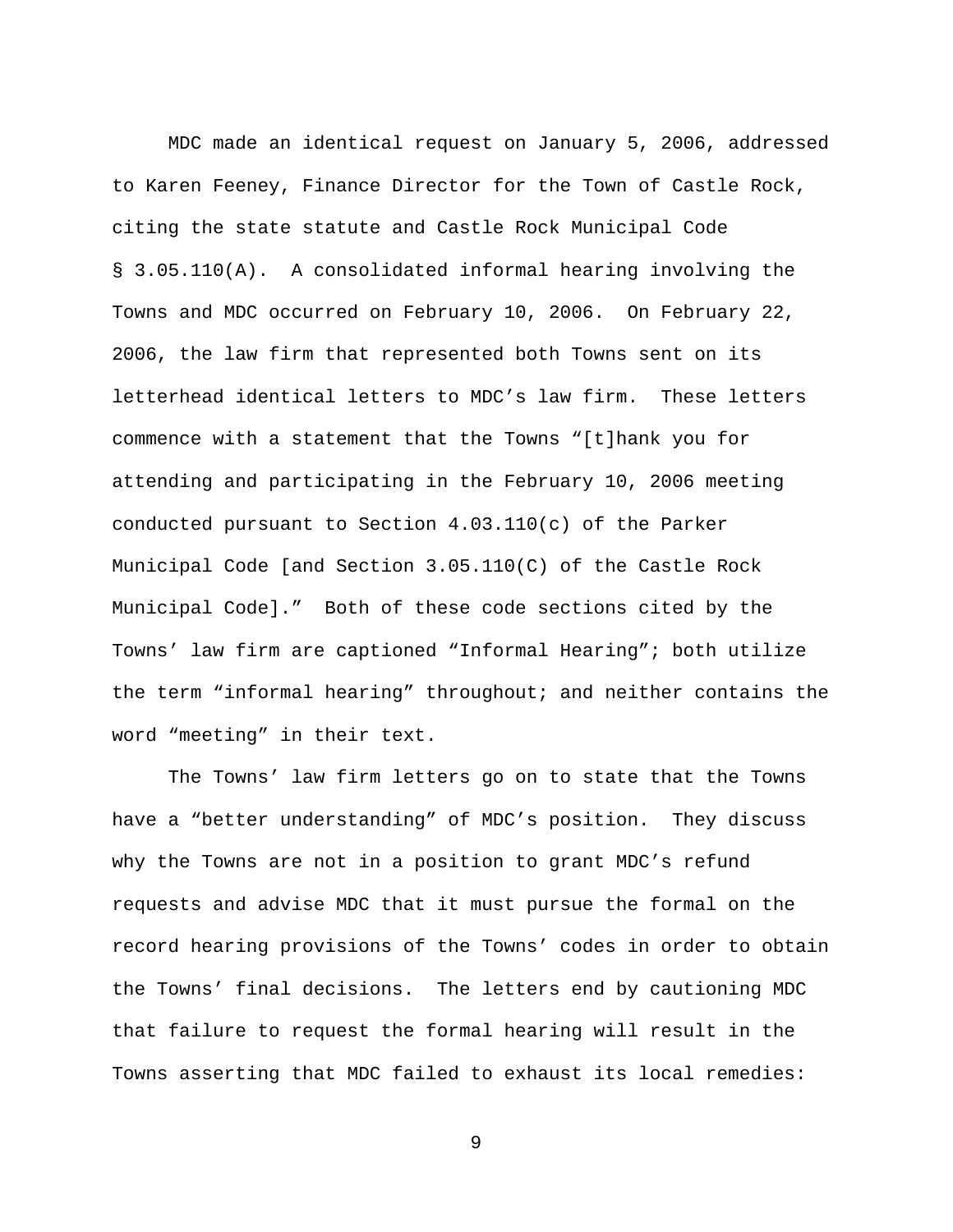Finally, at our meeting we had a brief discussion regarding the procedural posture of this matter. You stated that you believed that by participating in the February 10, 2006 informal meeting held pursuant to [the Towns' codes], MDC/Richmond American Homes had exhausted local remedies and the matter was ripe for a final decision by the [Towns]. As we discussed, while I understand why you might read [the Towns' code provisions] as you have, I believe that the provisions [of the Towns' code] are in the nature of mediation or settlement conference, not a hearing, and that a taxpayer seeking a refund from the [Towns] must request a hearing "if no settlement is reached" as set forth in [the Towns' code provisions relating to a "formal hearing"]. If this matter does not proceed to hearing as set forth in those sections of the [Towns' code], and MDC/Richmond American Homes decides to proceed as set forth in C.R.S. § 29-2-106.1, [the Towns] will likely take the position that MDC/Richmond American Homes failed to exhaust the local remedies set forth in the [Towns' codes].

Feel free to contact me if you have any questions or if you would like to discuss further the position of the [Towns] in this matter.

(Emphasis added).

In its written responses to the letters of the Towns' law firm, MDC's law firm asserted that the Towns' formal hearing procedures conflicted with section 29-2-106.1; that MDC would not be requesting a formal hearing; and that the Towns should therefore issue their final decisions as required by

 $29-2-106.1(2)(c)$ .

[MDC] is confident the formal hearing procedures [as defined by the Towns' codes] conflict with governing state law, and therefore, [MDC], respectfully, will not request a formal hearing. C.R.S. § 29-2-106.1 prescribes uniform appeal procedures applicable to any sales/use tax dispute involving a local government, including home rule municipalities. It establishes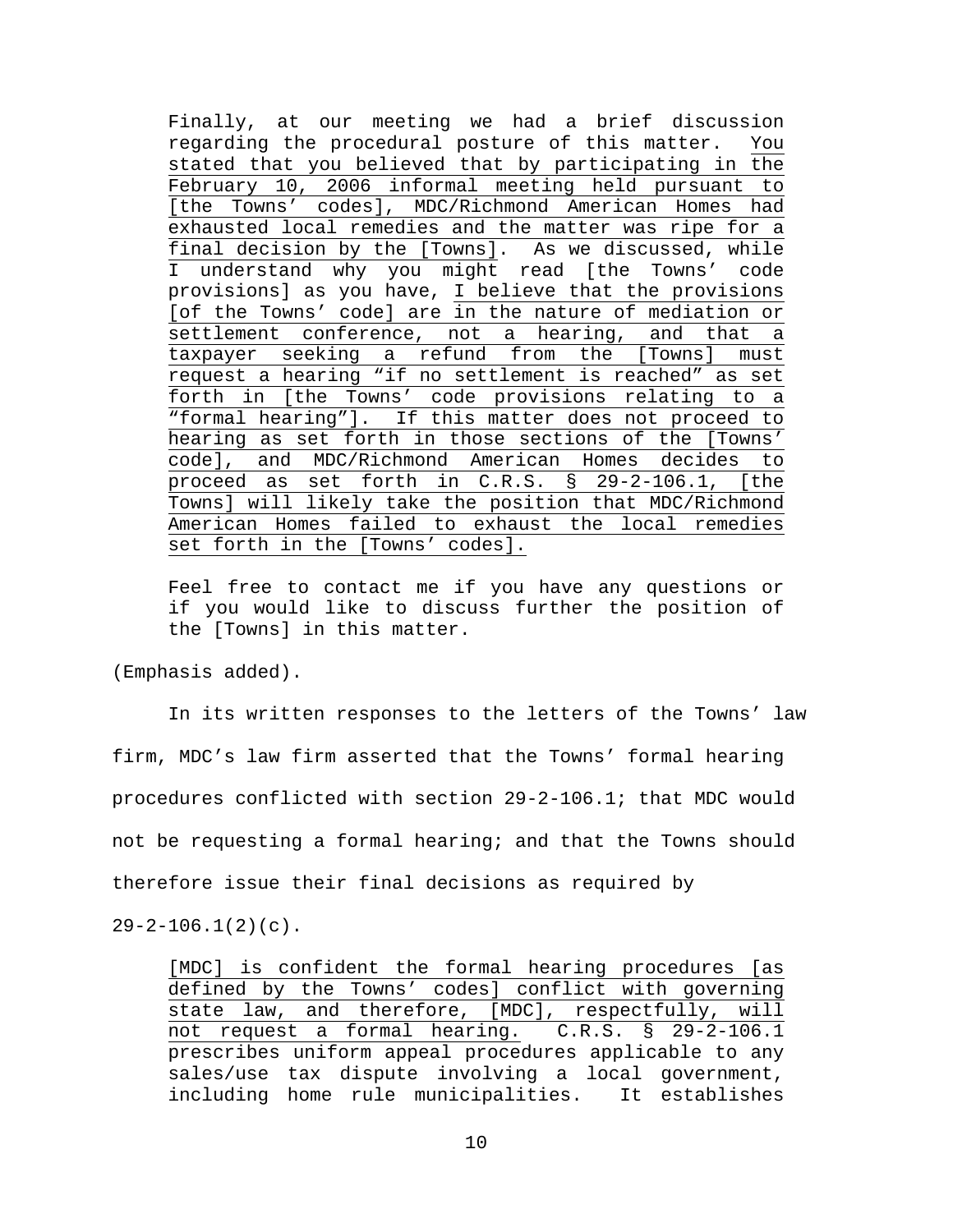that a taxpayer need only submit to one informal hearing before a local government in order to exhaust its local remedies. [§ 29-2-106.1(2)(c).] Thereafter, the taxpayer may appeal any adverse decision either to the executive director of the State Department of Revenue or to district court, at its election. . . . Either appeal is conducted de novo. . . . The Colorado Supreme Court has confirmed that these provisions preclude a home rule jurisdiction from requiring a taxpayer to submit to any hearing procedures that convey more limited appeal rights. See Walgreen Co. v. Charnes, 819 P.2d 1039 (Colo. 1991). . . .

[T]o the extent [the Towns do] not intend to reconsider any of the positions expressed [in the February 22, 2006 letters], we ask that the [Towns] issue a "final decision," as described in  $[§ 29-2-106.1(2)(c)], so that we may proceed with$ further appeals.

(Emphasis added).

Neither the Towns' Finance Directors nor the Towns' law firm responded to MDC's request for a final decision. After waiting the ninety-day statutory time period for filing an appeal pursuant to section 39-21-103, as provided by section 29-2-106.1(3)(a), MDC filed its use tax refund appeals with the Executive Director of the Department of Revenue.

Based on an alleged failure to exhaust administrative remedies, the Towns challenged the jurisdiction of the Department of Revenue to hear the appeals. The Executive Director ruled that it had jurisdiction over the appeals:

It is my ruling that the informal "hearing" held between the parties on February 10, 2006 per 3.05.110(C) and 4.03.110(c) of Castle Rock and Parker's respective codes satisfies the requirements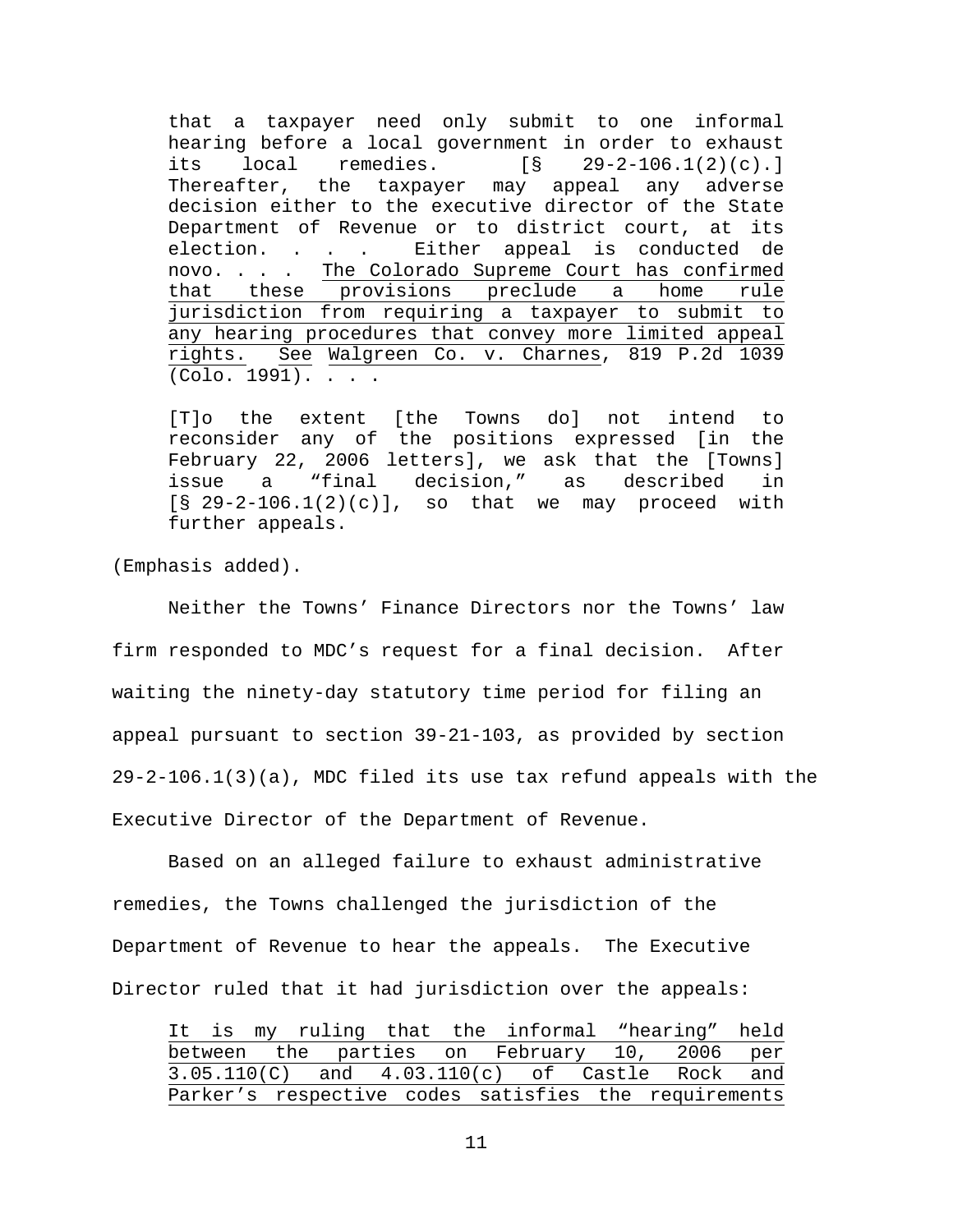of section 29-2-106.1(2)(b) C.R.S. The Towns of Castle Rock and Parker were required to issue a written decision per section  $29-2-106.1(2)(c)(1)$ C.R.S., "such hearing shall be held and the decision thereon issued within one hundred eighty days of the taxpayer's request in writing therefor."<sup>[2](#page-11-0)</sup> Richmond Homes exhausted their local remedies when the Towns of Castle Rock and Parker failed to issue a written decision within the required period, section 29-2-106.1(2)(c)(II) C.R.S.

(Emphasis added).

 $\overline{\phantom{0}}$ 

The Towns then filed with the District Court for the City and County of Denver their joint complaint for injunctive relief prohibiting the Executive Director from hearing MDC's use tax refund appeals. Agreeing with the Executive Director and MDC that MDC had properly exhausted its local administrative remedies as defined by section 29-2-106.1 and had timely appealed to the Executive Director, the district court dismissed the injunction in favor of the Executive Director's jurisdiction to hear the appeals.

The district court made the following findings of fact in connection with MDC's exhaustion of local remedies:

3. On January 5, 2006, [MDC], through its counsel, filed with the respective finance directors appeals of the Refund Claim denials. These appeals specifically requested informal hearings in accordance with C.R.S.  $\S$  29-2-106.1(2)(c). There is no dispute that [MDC] timely filed these appeals with the Towns. The Towns

<span id="page-11-0"></span> $^2$  Although the Executive Director references the 180-day time period provided by section  $29-2-106.1(2)(c)(1)$ , there are no allegations that MDC occasioned any delay in the issuance of a final decision. Consequently, the ninety-day period applies.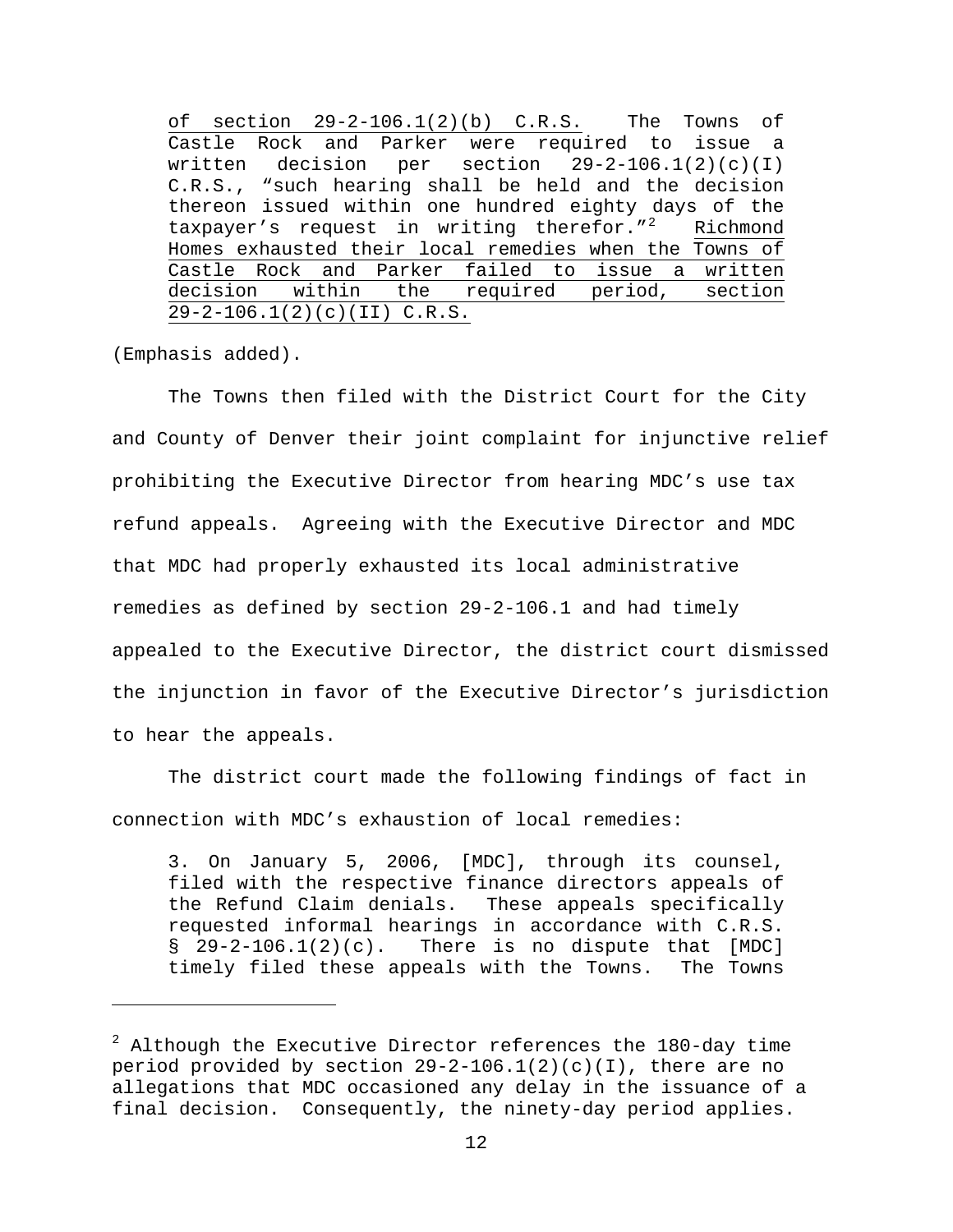and [MDC] conducted simultaneous informal hearings on February 10, 2006. The finance directors for each of the Towns participated in those hearings, accompanied by the Towns' outside legal counsel . . . .

4. By correspondence dated February 22, 2006, [the Towns' outside legal counsel] described his role as "special counsel" to the Towns and stated that the Towns continued to reject the positions articulated by [MDC] in support of the Refund Claims. Two days later, on February 24, 2006, counsel for [MDC] responded by letters addressed to [the Towns' outside legal counsel]. These letters addressed the substantive arguments [the Towns' outside legal counsel] had made in his February 22 letters, and concluded with the following: "however, to the extent [the Towns do] not intend to reconsider any of the positions expressed in your letter, we ask that the [Towns] issue a 'final decision,' as described in  $\begin{bmatrix} \S & 29-2-106 & 1(2)(c) \end{bmatrix}$ , so that we may proceed with further appeals." The Towns never responded to this specific request that they issue appealable final decisions.

5. Receiving no final decisions from the Towns within the time allotted by C.R.S.  $\S$  29-2-106.1(2)(c), [MDC] requested hearings before the Executive Director by protests dated May 4, 2006. The May 4, 2006 request complied with statutory requirements as, when no final decision issued from the Towns within ninety days of [MDC's] January 5, 2006 appeals (i.e. by April 5, 2006), a thirty day clock began to run for [MDC] to take its appeals to the Executive Director. The Department of Revenue ("Department") thereafter assigned the appeals to Mr. Robert Smit, one of the Department's assistant tax conferees. Towns objected to the Executive Director's jurisdiction over [MDC's] appeals. In response, Mr. Smit stated the Department's position that the Towns had held informal hearings on February 10, 2006, but had failed to issue final decisions within the time prescribed by  $\lceil \S 29 - 2 - 106 \ldots 1(2)(c)(I) \rceil$ . [MDC] had therefore properly taken its appeal to the Executive Director.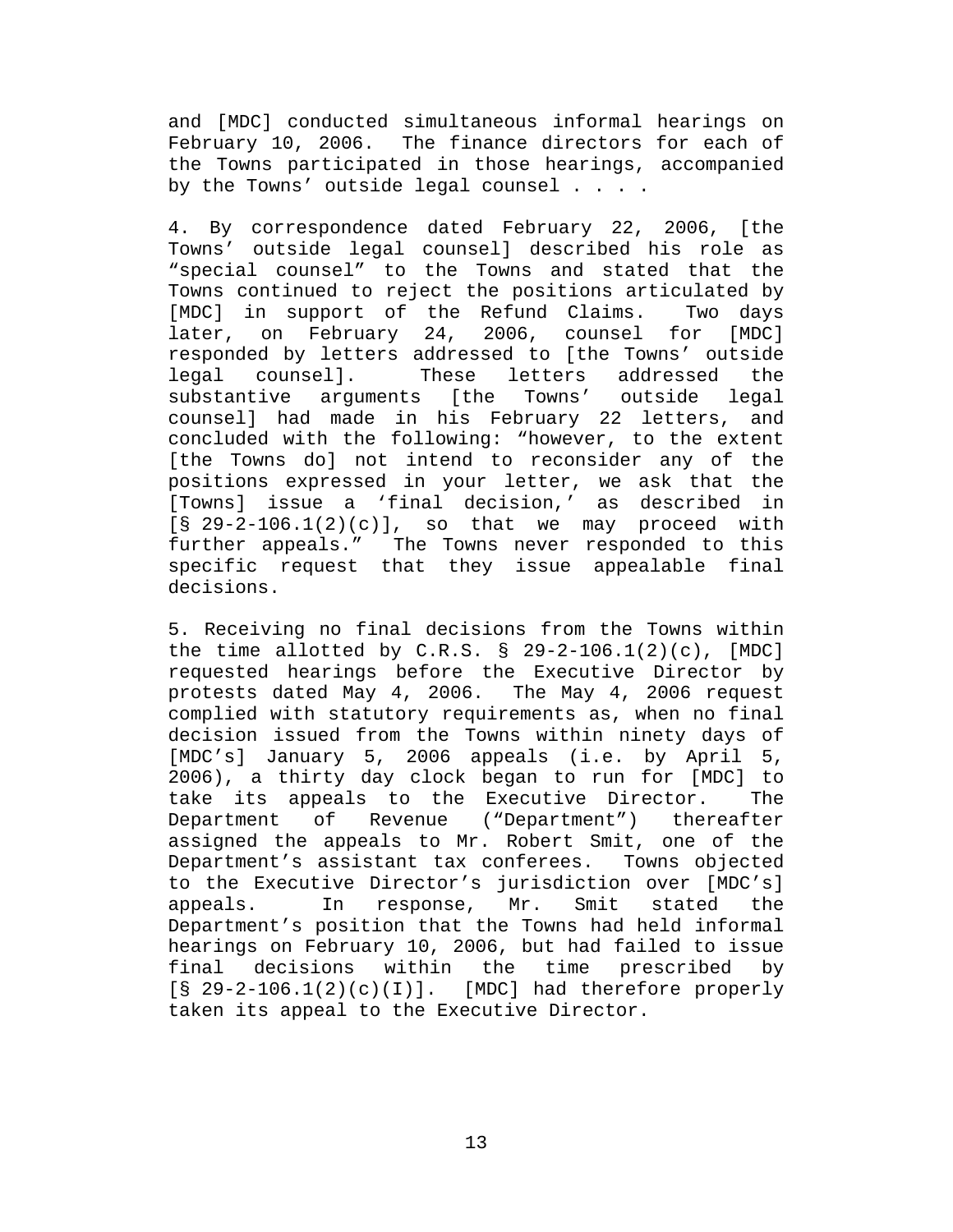In rendering its judgment, the district court relied on section 29-2-106.1 and our decision interpreting this statute in Walgreen Co. v. Charnes, 819 P.2d 1039 (Colo. 1991).

Concluding that MDC had not timely invoked the jurisdiction of the Executive Director, the court of appeals reversed the district court and enjoined the Executive Director's proceedings. We disagree with the court of appeals.

We agree with the district court, the Executive Director, and MDC that the Executive Director has jurisdiction to hear MDC's tax refund appeals. We conclude that the state statutes and our decision in Walgreen control our decision in this case. Accordingly, we reverse the judgment of the court of appeals and direct it to return this case to the district court for dismissal of the Towns' injunction complaint.

#### **II.**

We hold that section 29-2-106.1 supersedes the Towns' codes, which require a formal hearing following the informal hearing; that the letters of the Towns' attorney to MDC's law firm did not constitute final decisions triggering the thirtyday deadline for appealing to the Executive Director; that MDC properly perfected its appeals following the ninety-day statutory waiting period applicable here because the Towns failed to render final decisions; and that the Executive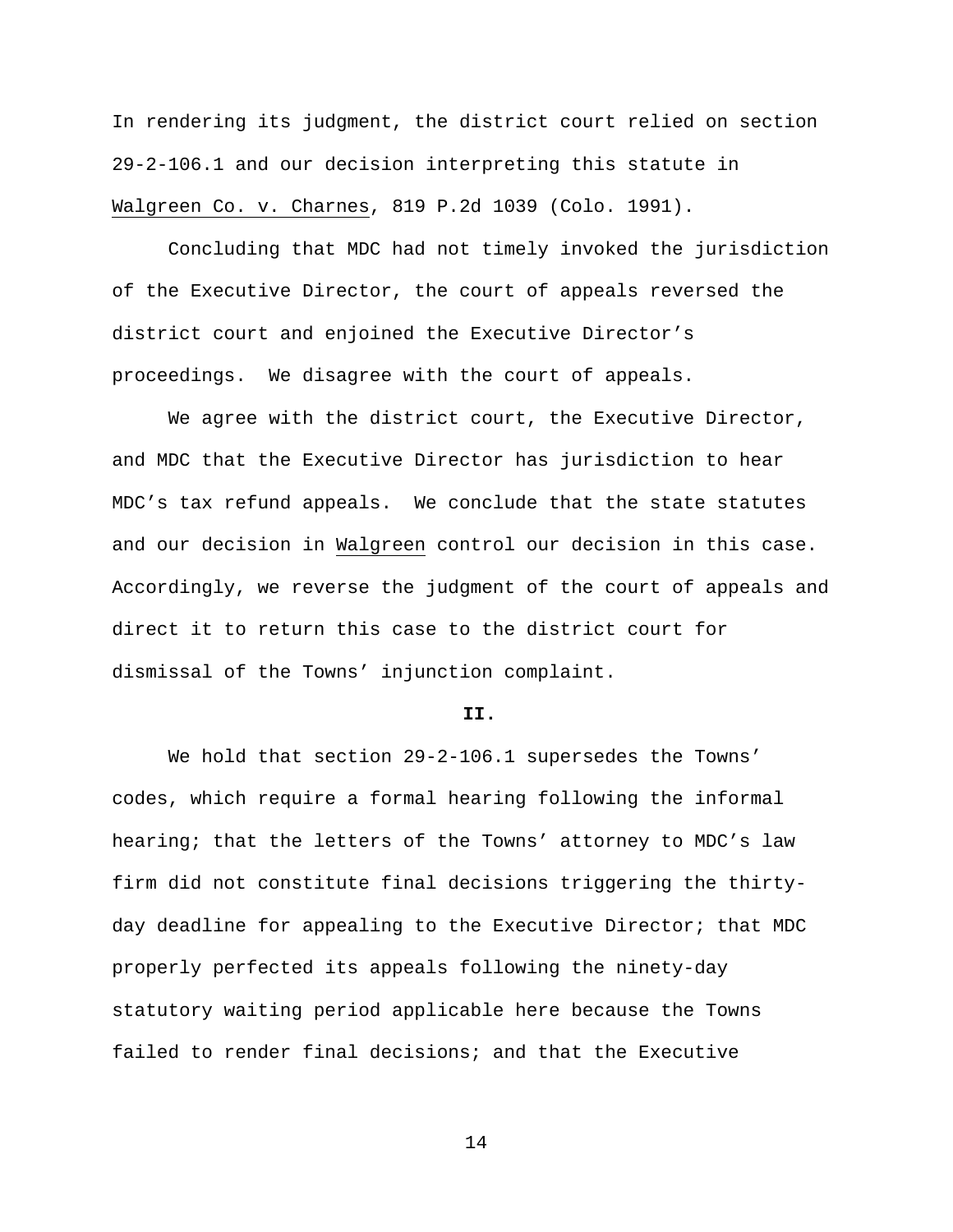Director has jurisdiction to hear and determine MDC's tax refund appeals.

## **A. Standard of Review**

 The grant or denial of a preliminary injunction lies within the sound discretion of the trial court. Evans v. Romer, 854 P.2d 1270, 1274 (Colo. 1993). The injunction action in this case proceeded before the district court under the simplified procedure of C.R.C.P. 16.1 and the record consists of stipulated documentary materials. Accordingly, our review and decision, like the district court and the appellate court, is de novo on all issues of fact and law. Evans, 854 P.2d at 1274; see also Lane v. Urgitus, 145 P.3d 672, 680 (Colo. 2006) ("[W]e may base our legal conclusion upon that documentary evidence and do not depend upon a trial court's factual findings or interpretation of that evidence."); Archangel Diamond Corp. v. Lukoil, 123 P.3d 1187, 1195 (Colo. 2005) ("We review the documentary evidence de novo."); M.D.C./Wood, Inc. v. Mortimer, 866 P.2d 1380, 1382 (Colo. 1994) (stating that "when facts are presented to the trial court by stipulation . . . an appellate court may draw its own conclusions").

Statutory interpretation is a question of law subject to de novo review. Sperry v. Field, 205 P.3d 365, 367 (Colo. 2009). Interpretation of a municipal ordinance involves a question of law subject to de novo review. Town of Erie v. Eason, 18 P.3d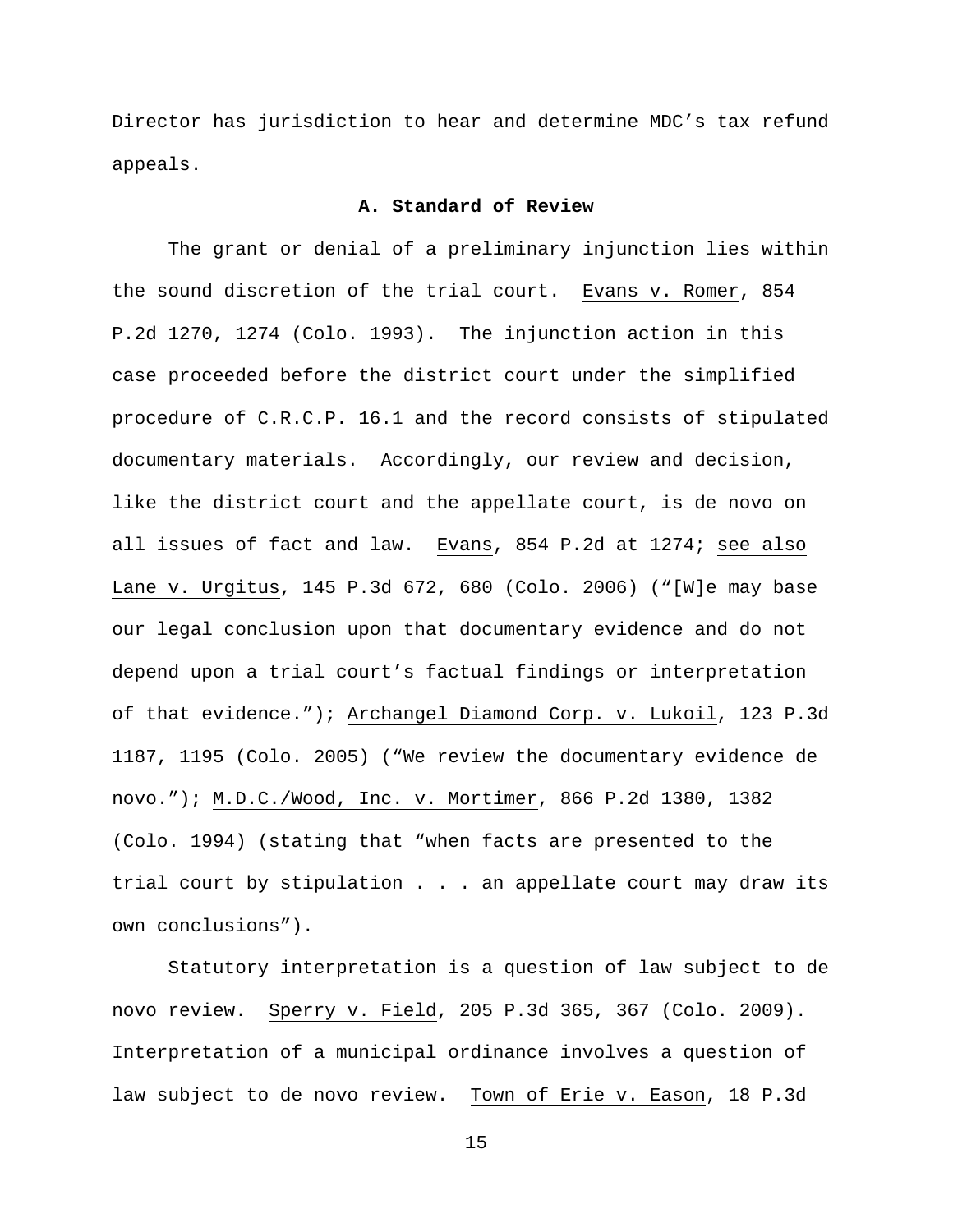1271, 1274 (Colo. 2001); see also City of Commerce City v. Enclave West, Inc., 185 P.3d 174, 178 (Colo. 2008) (stating that we may consider but are not bound by an agency's interpretation of its code provisions). The rules of statutory construction apply in the interpretation of statutes and local government resolutions and ordinances. See City of Colorado Springs v. Securcare Self Storage, Inc., 10 P.3d 1244, 1248 (Colo. 2000); Steamboat Springs Rental & Leasing, Inc. v. City & County of Denver, 15 P.3d 785, 787 (Colo. App. 2000).

Our primary task when interpreting local government legislation is to determine and give effect to the intent of the body enacting it. Serv. Merch. Co. v. Schwartzberg, 971 P.2d 654, 658 (Colo. App. 1997). We first look to the language employed and, if unambiguous, apply it as written unless doing so would lead to an absurd result. See In re Marriage of Chalat, 112 P.3d 47, 54 (Colo. 2005); People v. Luther, 58 P.3d 1013, 1015 (Colo. 2002). If possible, we read ordinances as a whole, giving consistent, harmonious, and sensible effect to all parts. Crow v. Penrose-St. Francis Healthcare Sys., 169 P.3d 158, 165 (Colo. 2007).

We construe statutes and ordinances pertaining to the same subject matter in pari materia, giving effect to all applicable provisions and avoiding illogical results. Walgreen, 819 P.2d at 1043. Local government legislation that purports to supplant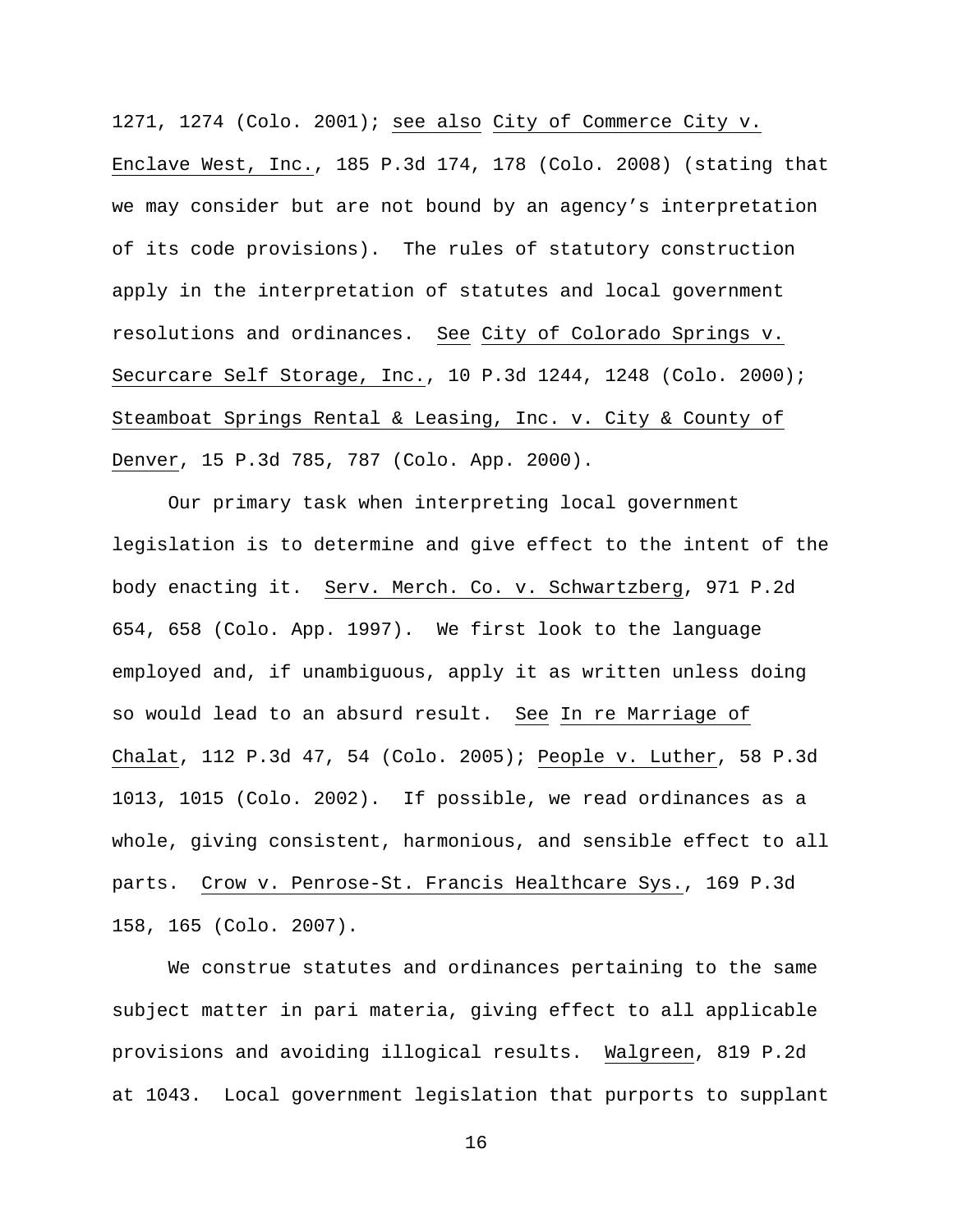or undercut provisions of superseding state statutes is inoperative. See id. at 1049 n.19; see also Schwartzberg, 971 P.2d at 659.

In matters of purely local concern, the local government's legislation prevails over a conflicting state statutory provision. Voss v. Lundvall Bros., Inc., 830 P.2d 1061, 1066 (Colo. 1992). In matters of purely statewide concern, the state statute supersedes a conflicting home-rule provision. Id. In matters of mixed state and local concern, a home-rule legislative provision may coexist with a state provision if there is no conflict between the local and state provisions; in the event of a conflict, the state provision controls. Id.

# **B. The Statewide Uniform Statute Governing Tax Appeals Supersedes Conflicting Local Government Provisions**

Enacted in 1963, the General Assembly promulgated the County and Municipal Sales or Use Tax Act, §§ 29-2-101 to -113, C.R.S. (2009), in an effort to standardize the way local governments impose sales and use taxes. See § 29-2-101. Determining that the imposition of sales and use taxes affected the intrastate flow of commerce, the General Assembly wanted to "provide a higher degree of uniformity in any [] taxes imposed by [local governments]." Id.

Incorporated into this statewide structure, section 29-2-106.1 defines the process for bringing appeals of local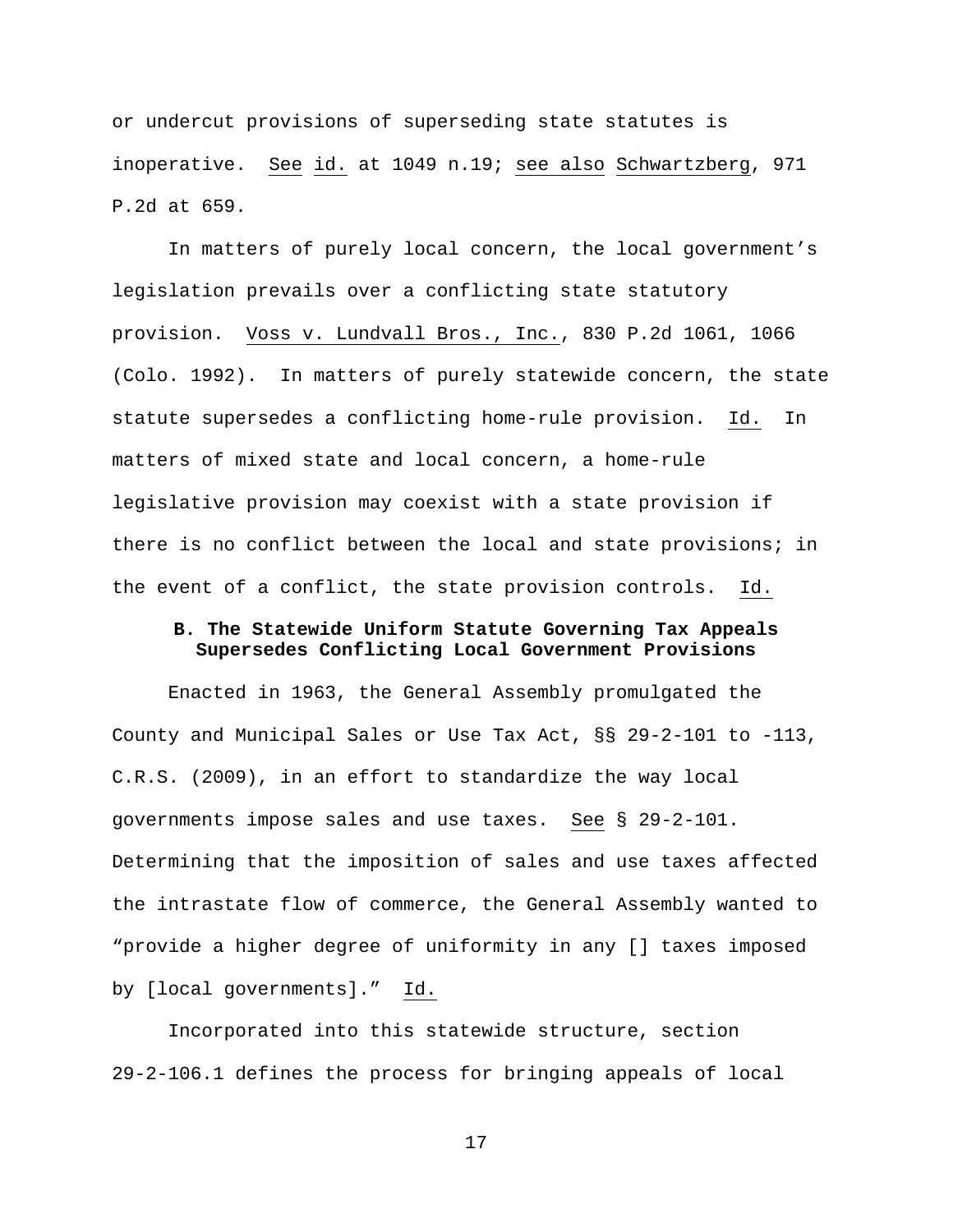sales and use tax assessments as well as taxpayer overpayment refund requests. The General Assembly enacted section 29-2-106.1 because the "enforcement of sales and use taxes can affect persons and entities across the jurisdictional boundaries of taxing jurisdictions and . . . dispute resolution is a matter of statewide concern." § 29-2-106.1(1). The General Assembly recognized that local municipalities had created differing methods of challenging sales or use tax assessments, resulting in confusion, delay, burdensome costs, and conflicting results in processing tax collection and refund cases across the state. Consequently, the General Assembly set forth the appellate procedure to be "applied uniformly throughout the state." Id.

Thus, the legislature created in section 29-2-106.1 a uniform appeals process by which a taxpayer may challenge a local government sales or use tax assessment, or obtain a refund for overpaid taxes. This statute defines steps at the local and state level applicable to exhaustion of local remedies. See  $$ 29-2-106.1(2)(c)(I)-(II).$ 

The state statute explicitly defines "exhaustion of local remedies." § 29-2-106.1(2)(c). In regard to a taxpayer appeal to the local government from denial of a refund request, the statute provides that the local government can conduct only an informal hearing.  $\S$  29-2-106.1(2)(c)(I). The local government must issue a final decision on the taxpayer's appeal no later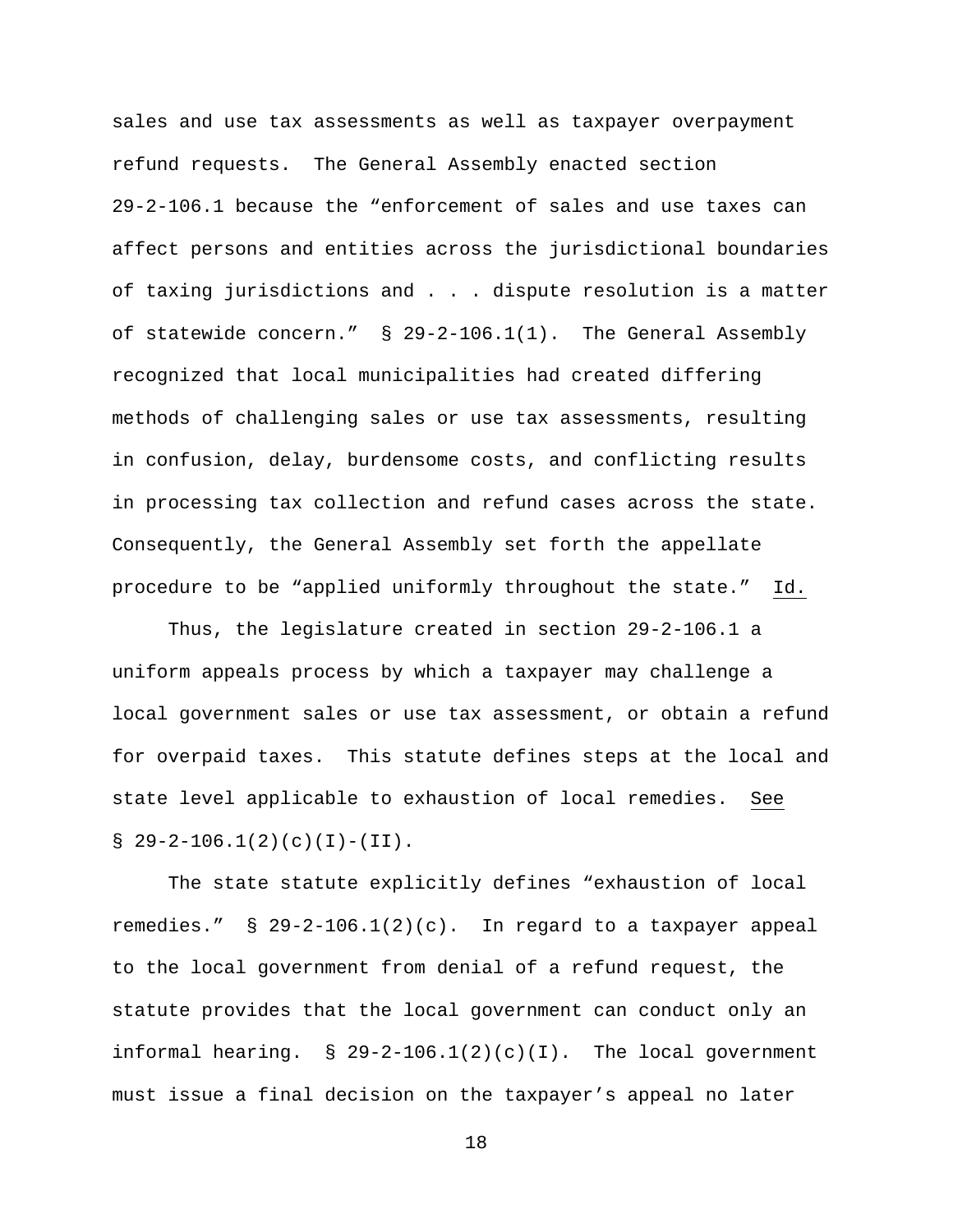than ninety days following the taxpayer's written request for the informal hearing. Id. The taxpayer has thirty days following the local government's final decision to take an appeal to the Executive Director of the Colorado Department of Revenue or, in the alternative, to the district court if only one local government is involved. § 29-2-106.1(3)(a), (8)(a). At all possible appeal levels -- local government, Executive Director, or district court -- the standard of review is de novo. § 29-2-106.1(3)(d); § 39-21-105(2)(b).

Section 29-2-106.1(2), in applicable part, provides as follows:

(b) The taxpayer shall also have the right to elect a hearing pursuant to subsection (3) of this section on a local government's denial of such taxpayer's claim for a refund of sales or use tax paid. (c) The taxpayer shall request the hearing pursuant to subsection (3) of this section within thirty days after the taxpayer's exhaustion of local remedies. The taxpayer shall have no right to such hearing if he has not exhausted local remedies or if he fails to request such hearing within the time period provided for in this subsection (2). For purposes of this subsection (2), "exhaustion of local remedies" means: (I) The taxpayer has timely requested in writing a hearing before the local government, and such local government has held such hearing and issued a final decision thereon. Such hearing shall be informal and no transcript, rules of evidence, or filing of briefs shall be required; but the taxpayer may elect to submit a brief, in which case the local government may submit a brief. Such hearing shall be held and the final decision thereon issued within ninety days after the local government's receipt of the taxpayer's written request therefor, except the period may be extended if the delay in holding the hearing or issuing the decision thereon was occasioned by the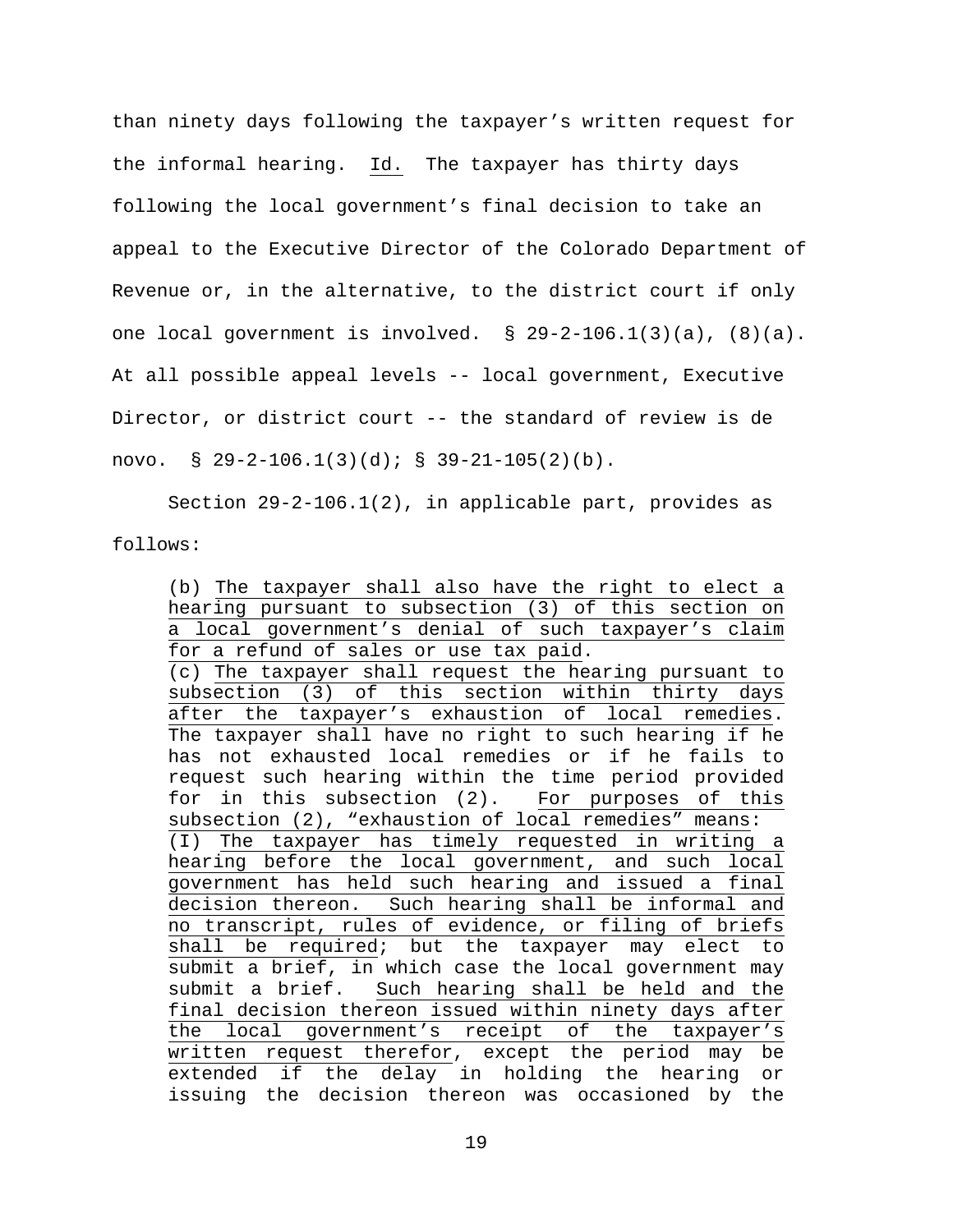taxpayer, but, in any such event, such hearing shall be held and the decision thereon issued within one hundred eighty days of the taxpayer's request in writing therefor. (II) The taxpayer has timely requested in writing a hearing before the local government and such local government has failed to hold such hearing or has failed to issue a final decision thereon within the time periods prescribed in subparagraph (I) above.

(Emphasis added). Section 29-2-106.1(3), in applicable part,

provides as follows:

(a) If a taxpayer has exhausted his local remedies as provided in paragraph (c) of subsection (2) of this section, the taxpayer may request the executive director of the department of revenue to conduct a hearing on such deficiency notice or claim for refund, and such request shall be made and such hearing shall be conducted in the same manner as set forth in<br>section 39-21-103, C.R.S. Any local government to Any local government to which the deficiency notice being appealed claims taxes are due, or, in the case of a claim for refund, the local government which denied such claim, shall be notified by the executive director that a hearing is scheduled and shall be allowed to participate in the hearing as a party. . . . (d) Any hearings before the executive director of the department of revenue or his delegate shall be de

novo, without regard to the decision of the local government. The taxpayer shall have the burden of proof in any such hearings.

(Emphasis added). Section 29-2-106.1(7), in applicable part,

provides as follows:

Appeals from the final determination of the executive director may be taken [to the district court] in the same manner as provided in and shall be governed by section 39-21-105, C.R.S., by any party bound by the executive director's decision. Any such appeal shall be heard de novo and shall be heard as provided in section 39-21-105, C.R.S. . . .

(Emphasis added).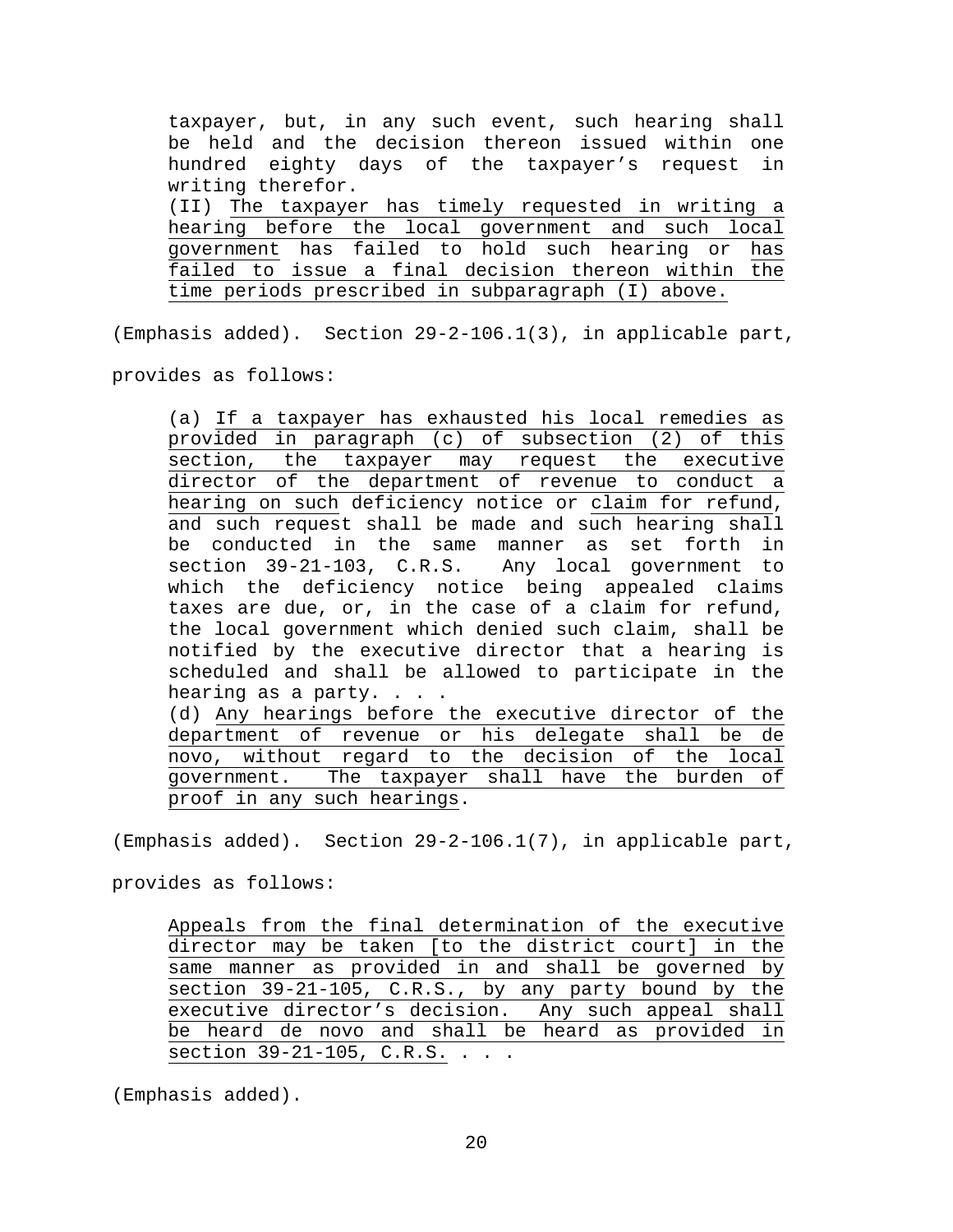Pursuant to section  $29-2-106.1(8)$ , if the appeal from the local government's final decision denying the taxpayer's refund request involves only one local government, the taxpayer may elect to file an appeal directly with the district court for the district where the local government is located, in lieu of appealing to the executive director. The district court's review is de novo, pursuant to section 39-21-105. See  $$29-2-106.1(8)(c).$ 

In Walgreen, we construed and gave effect to section 29-2-106.1. Denver's home rule code provided for any taxpayer sales or use tax appeal from a Manager of Revenue decision to proceed under C.R.C.P. 106(a)(4) to the district court, limited to an abuse of discretion or excess of jurisdiction standard of review. We determined that the local code conflicted with section 29-2-106.1's provision for de novo review by the district court. Walgreen, 819 P.2d at 1049. Based on the General Assembly's finding that the enforcement of sales and use taxes is a matter of statewide concern, we employed our review criteria for resolving matters of mixed state and local concern.

First, we determined that allowing Denver to prescribe the forum and standard of review for an appeal to the district court would invite each local statutory or home rule government to specify its own appeal procedures for locally imposed sales or use taxes. Id. at 1046-47. This would result in multiple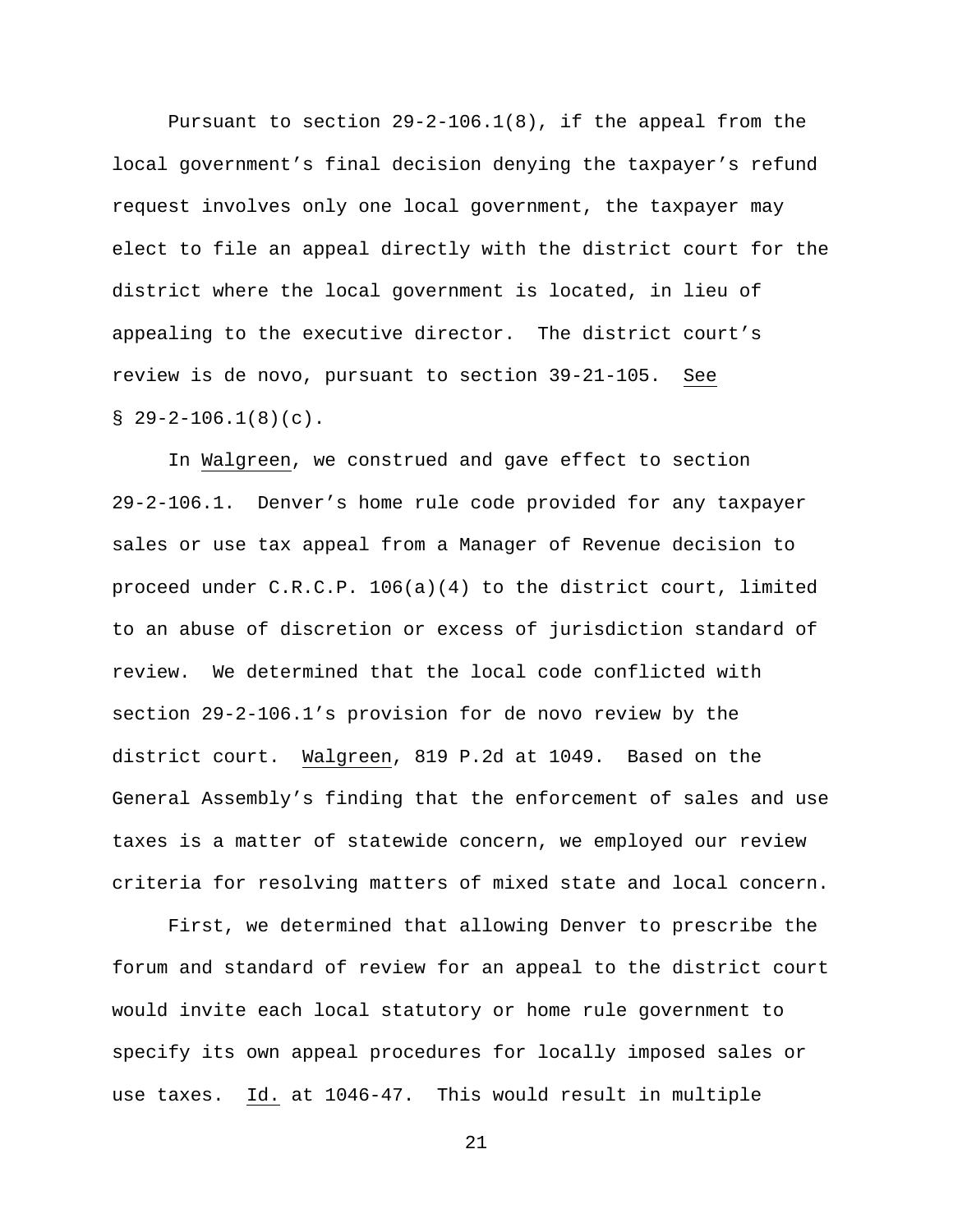appellate procedures from which district courts would be forced to choose when presiding over appeals taken from fundamentally similar tax assessments and is contrary to article VI, section 19, of the Colorado Constitution, which requires laws relating to state courts to be general and of uniform operation throughout the state. Id.

Second, in accordance with the General Assembly's declaration, we found that that the appellate process governing locally imposed sales or use taxes is a matter of statewide concern subject to regulation by the General Assembly. Id. at 1047.

Third, we held that the local revenue manager's decision on a taxpayer appeal is quasi-judicial in nature, and that the General Assembly has authority to establish rules governing access to reviewing courts, including adoption of a de novo standard of review. Id.

Fourth, we concluded that section 29-2-106.1 defines uniform statewide procedures applicable to appeals taken from locally imposed sales or use taxes. Id. at 1049.

We concluded our opinion with a footnote. It states that, while we do not find the Denver Municipal Code provisions unconstitutional, they are nevertheless "inoperative to the extent that a taxpayer seeks relief pursuant to § 29-2-106.1." Id. at 1049 n.19.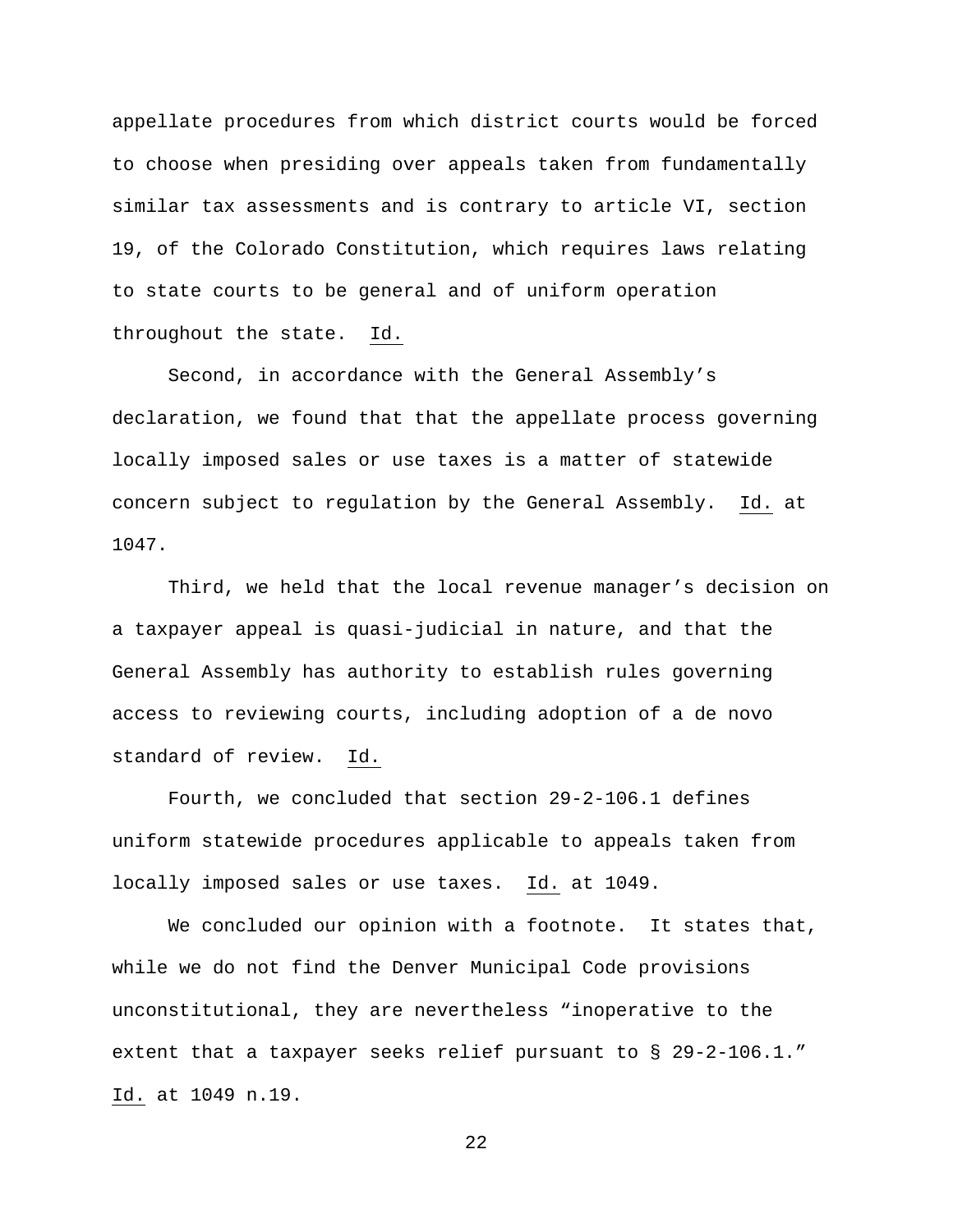## **C. Application to This Case**

The Towns contend that MDC failed to exhaust its administrative remedies and that the Executive Director lacks jurisdiction over MDC's tax refund appeals. MDC replies that (1) the Towns' appellate process for taxpayer appeals conflicts impermissibly with section 29-2-106.1 and (2) MDC exhausted its local remedies in accordance with the state statute for the purpose of vesting jurisdiction in the Executive Director to hear the appeals. We agree with MDC.

Starting with its very first letters of January 5, 2006, to both Towns appealing the finance directors' denials of its tax refund requests, MDC invoked the appellate remedies set forth in section 29-2-106.1 and the counterpart informal hearing code provisions of both Towns. The Towns' sales and use tax code provisions in effect when MDC commenced its tax refund appeal were substantially similar to each other. $3$  They provided for an informal hearing, at the taxpayer's request. The informal hearing requested by MDC in this case occurred on February 10, 2006. This is acknowledged by the letters of the Towns' law firm dated February 22, 2006: "Thank you for attending and

 $\overline{\phantom{0}}$ 

<span id="page-22-0"></span><sup>&</sup>lt;sup>3</sup> The Town of Castle Rock codified its code provisions in 1983, see Castle Rock, Colo., Municipal Code § 1.01.010 (2009), and the Town of Parker codified its code provisions in 1990, see Parker, Colo., Municipal Code § 1.01.010 (2009). The Towns have recently deleted the provision requiring  $C.R.C.P. 106(a)(4)$ review.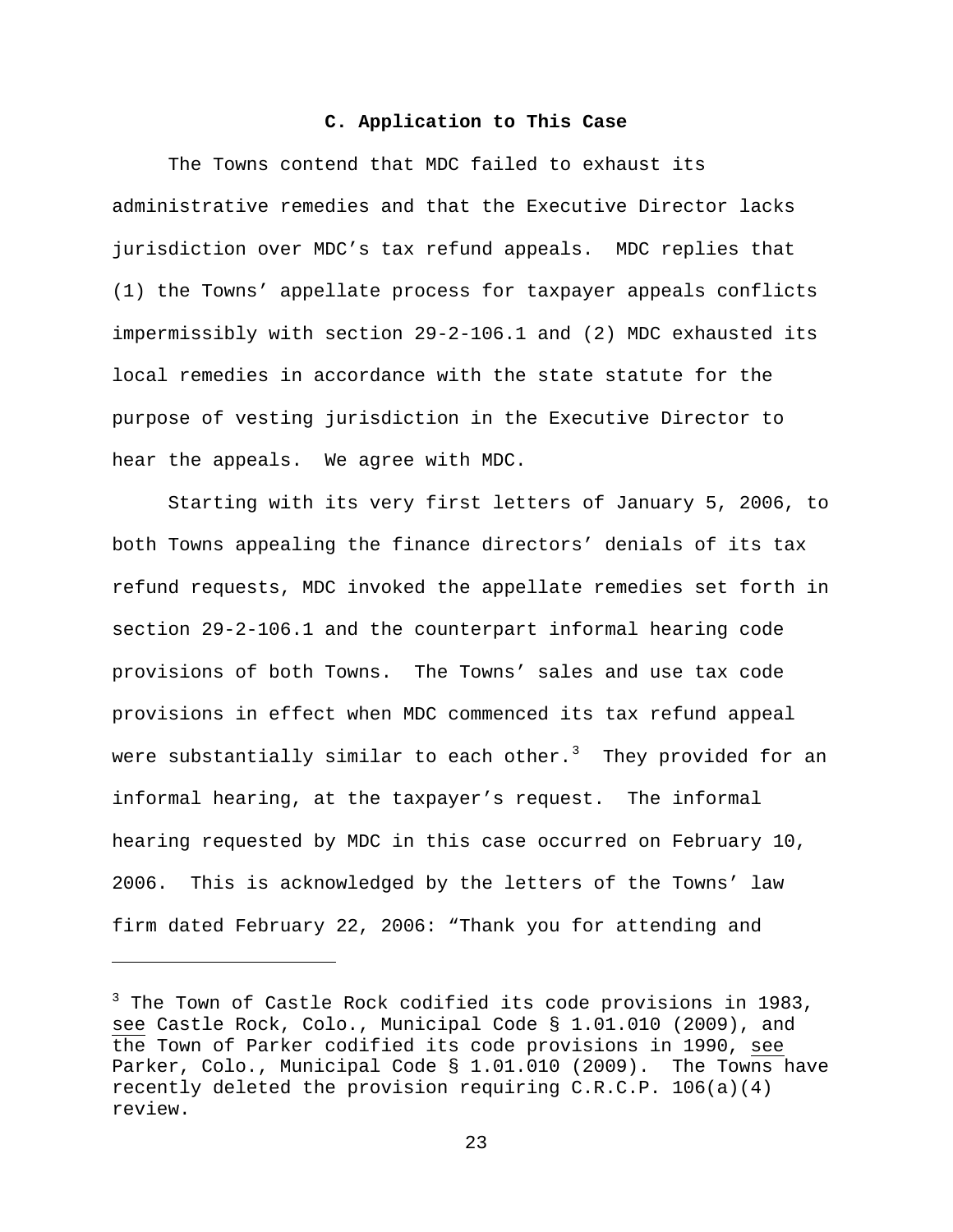participating in the February 10, 2006 meeting conducted pursuant to Section 4.03.110(c) of the Parker Municipal Code [and Section 3.05.110(C) of the Castle Rock Municipal Code]." Both of these code sections provide for an "informal hearing." Although the Towns' law firm referred to this informal hearing as a "meeting," the Towns' codes themselves contradict this characterization. The district court's findings of fact determined that the Towns held the informal hearing on February 10, 2006, required under their codes and section  $29-2-106.1(2)(c)$ . The district court further found that the Towns did not issue final decisions, thereby triggering the ninety-day wait period for MDC's appeal to the Executive Director.

We are required to construe the codes according to their plain wording and meaning. See In re Marriage of Chalat, 112 P.3d at 54; Luther, 58 P.3d at 1015. The Towns contend that their codes required MDC to participate in a formal hearing, which MDC failed to request. The Towns' codes provided that the formal hearing would be followed by C.R.C.P. 106(a)(4) review of the record in the district court. This locally-prescribed appellate procedure -- requiring a formal hearing following the informal hearing and C.R.C.P. 106(a)(4) review -- irreconcilably conflicts with section 29-2-106.1 -- providing for only an informal hearing before the local government, a final decision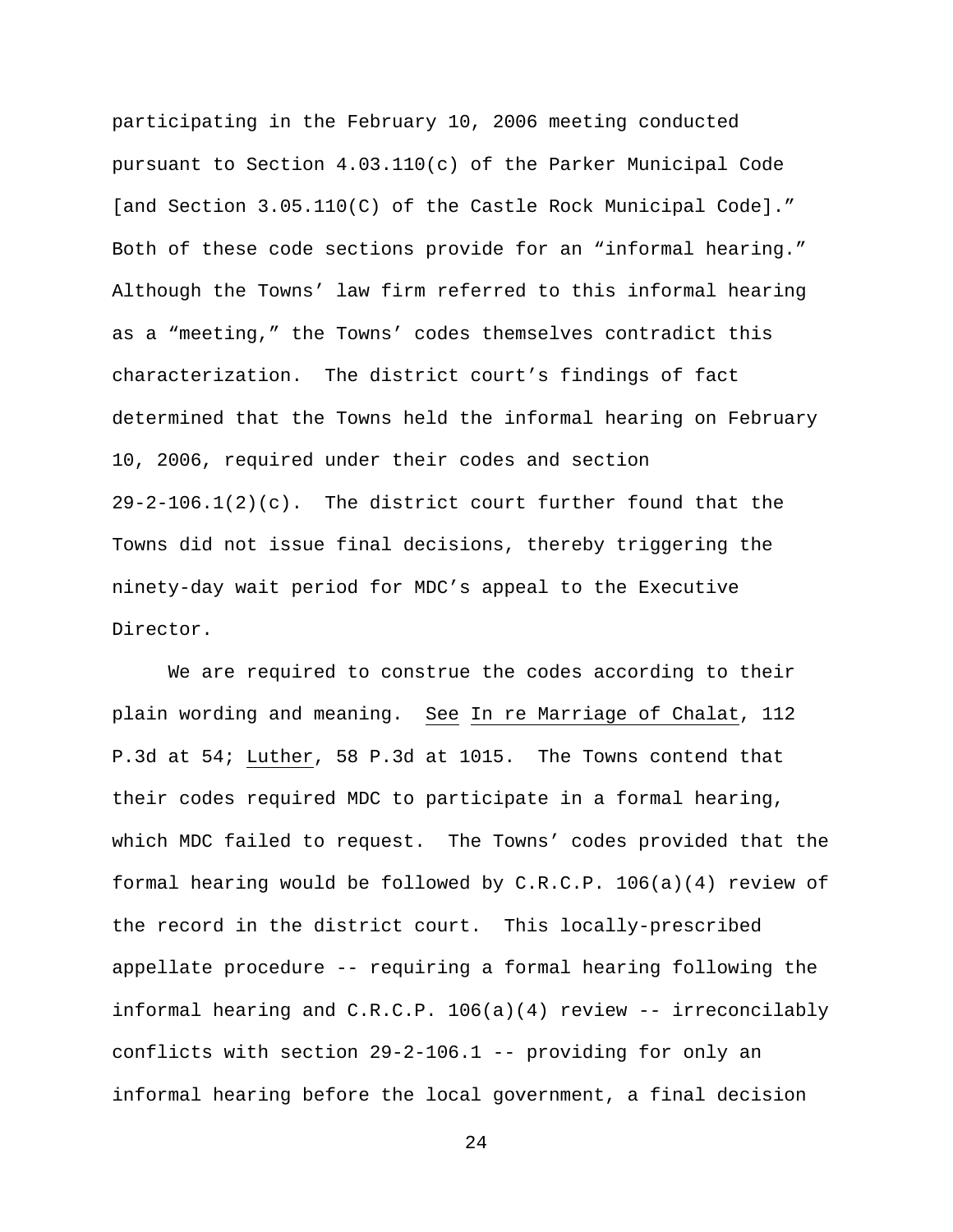by the local government within ninety days of the taxpayer's request for the informal hearing, and the taxpayer's right to appeal to either the Executive Director and then to the district court where the local government is located or directly to the district court if only one local government is involved.

By utilizing a hearing officer, the Towns' appellate process is designed to produce a record reviewable by the Executive Director and the district court with a standard of review that is deferential to the Towns' decision on a taxpayer's refund request. In contrast, the state statute provides for one informal hearing and a de novo standard of review at both the local and state levels. See § 29-2-106.1(2)- (3).

In accordance with our decision in Walgreen, the appellate process for reviewing the denial of a taxpayer's use tax refund request at the local and state levels is a matter of mixed local and state concern. The General Assembly has determined the need for a statewide uniform process -- to avoid inconsistent treatment of taxpayers and confusing and conflicting remedies. At the time MDC was attempting to exercise its appellate rights, the Towns' codes and the actions of the Towns' Finance Directors and the Towns' law firm attempted to funnel MDC into a formal on the record process at the local level and to impose a standard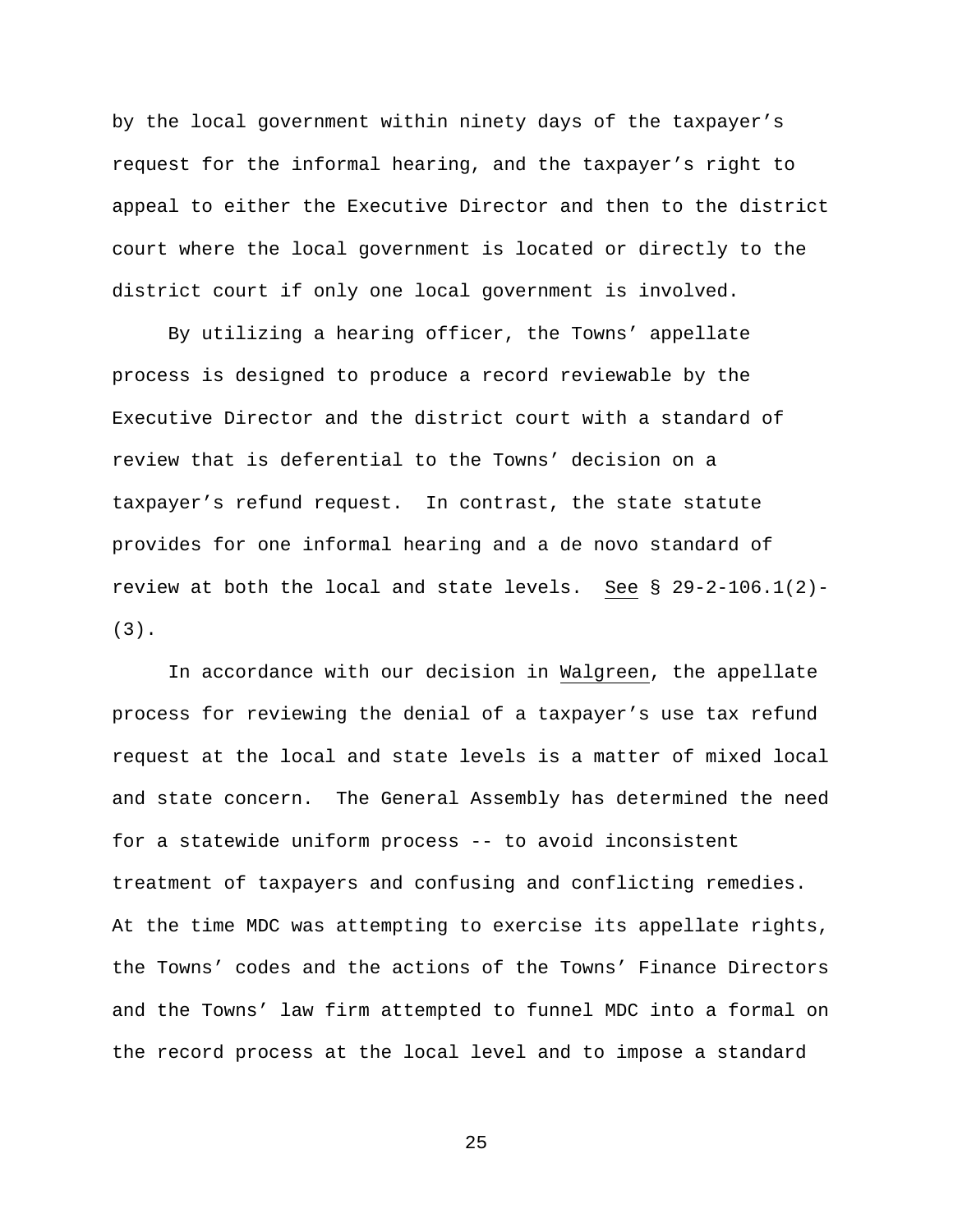of review inconsistent with the controlling state statute and our precedent in Walgreen.

Under Walgreen, the features of the Towns' codes that conflict with section 29-2-106.1, namely the provisions requiring a formal hearing and review by the district court pursuant to C.R.C.P. 106(a)(4), were legally "inoperative" at the time MDC made its tax refund requests. See Walgreen, 819 P.2d at 1049 n.19. A local government is not free to ignore or frustrate the taxpayer's effort to exercise its appellate rights. The state statute contains its own controlling prescription for "exhaustion of local remedies" that defines and controls the appellate process in local sales and use tax appeals.

Here, MDC clearly brought the Towns' attention to section 29-2-106.1. Articulated by the Towns' law firm in the February 2006 letters, the Towns' position was that the informal hearing MDC had requested and attended was only in the nature of mediation or settlement and that MDC would have to invoke and utilize the Towns' requirement for a formal on the record hearing, in order to exhaust its local remedies as a precondition to further appellate review. In response, MDC's law firm plainly pointed out the erroneous nature of this view, in light of section 29-2-106.1's specific definition of what constitutes exhaustion of local remedies.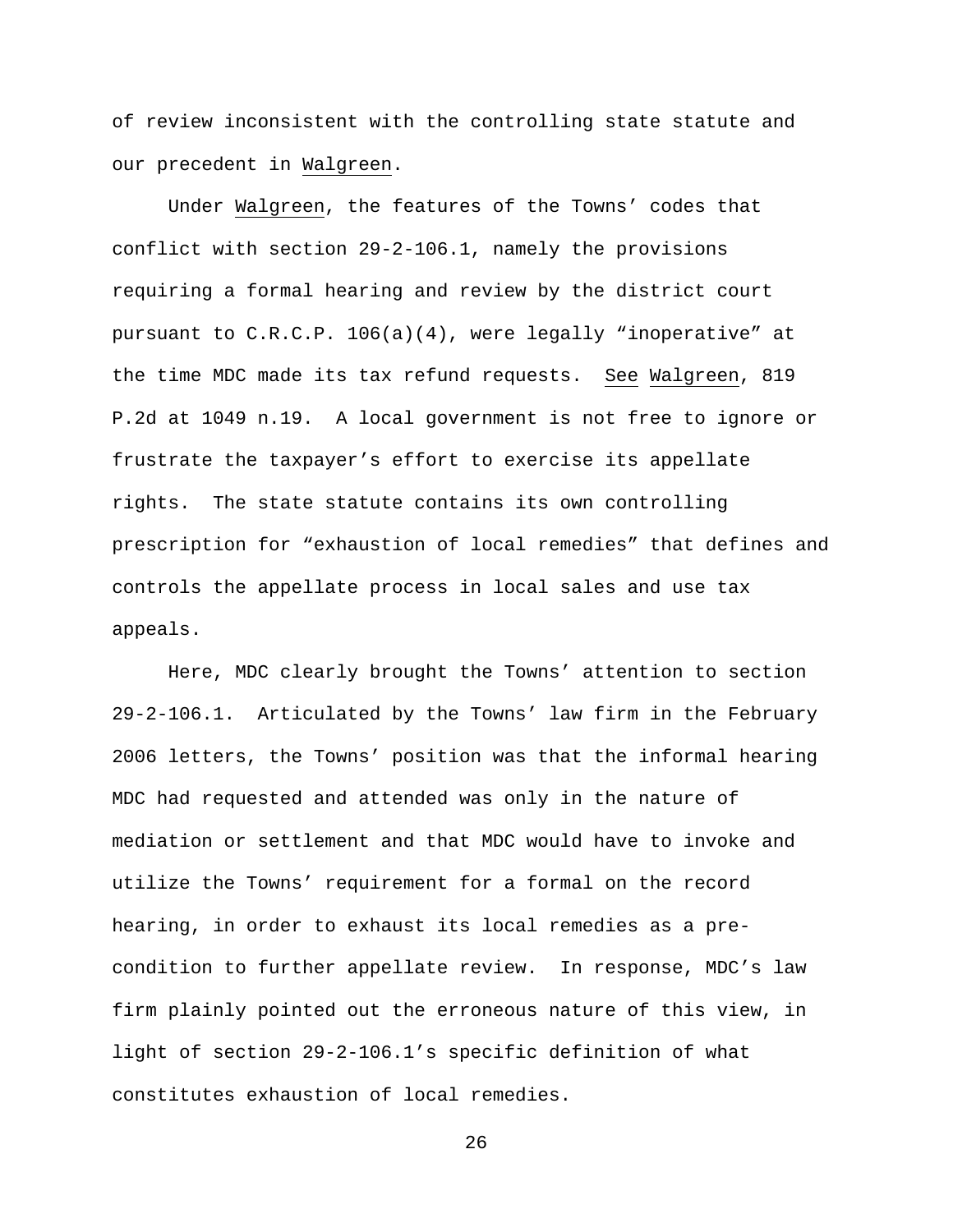Contrary to the Towns' position, section

 $29-2-106.1(2)(c)(I)$  and  $(2)(c)(II)$  required the Towns issue their final decision after the informal hearing and, in any event, no later than ninety days after MDC's request for the informal hearing. Section 29-2-106.1(2)(c)(I) states that after a hearing, the local government shall "issue[] a final decision thereon." However, the statute does not define what a final decision entails, so we first look to its plain meaning. See In re Marriage of Chalat, 112 P.3d at 54; Luther, 58 P.3d at 1015.

"Final" means "not to be altered or undone." Webster's Third New International Dictionary 851 (1961). A final decision marks the consummation of the agency's decision-making process and is one from which legal consequences flow. Bennett v. Spear, 520 U.S. 154, 177-78 (1997) (internal quotation and citation omitted); see also Janssen v. Denver Career Serv. Bd., 998 P.2d 9, 12 (Colo. App. 1999). A final decision is conclusive of the issue presented. See In re Tonko, 154 P.3d 397, 405 n.4 (Colo. 2007). Accordingly, if the procedure underlying the decision is not complete, the decision cannot be final. Cf. Civil Serv. Comm'n v. Carney, 97 P.3d 961, 967 (Colo. 2004) (stating that "judgment in a case is deemed final when it ends the particular action  $\ldots$  . leaving nothing further for the court pronouncing it to do . . . .").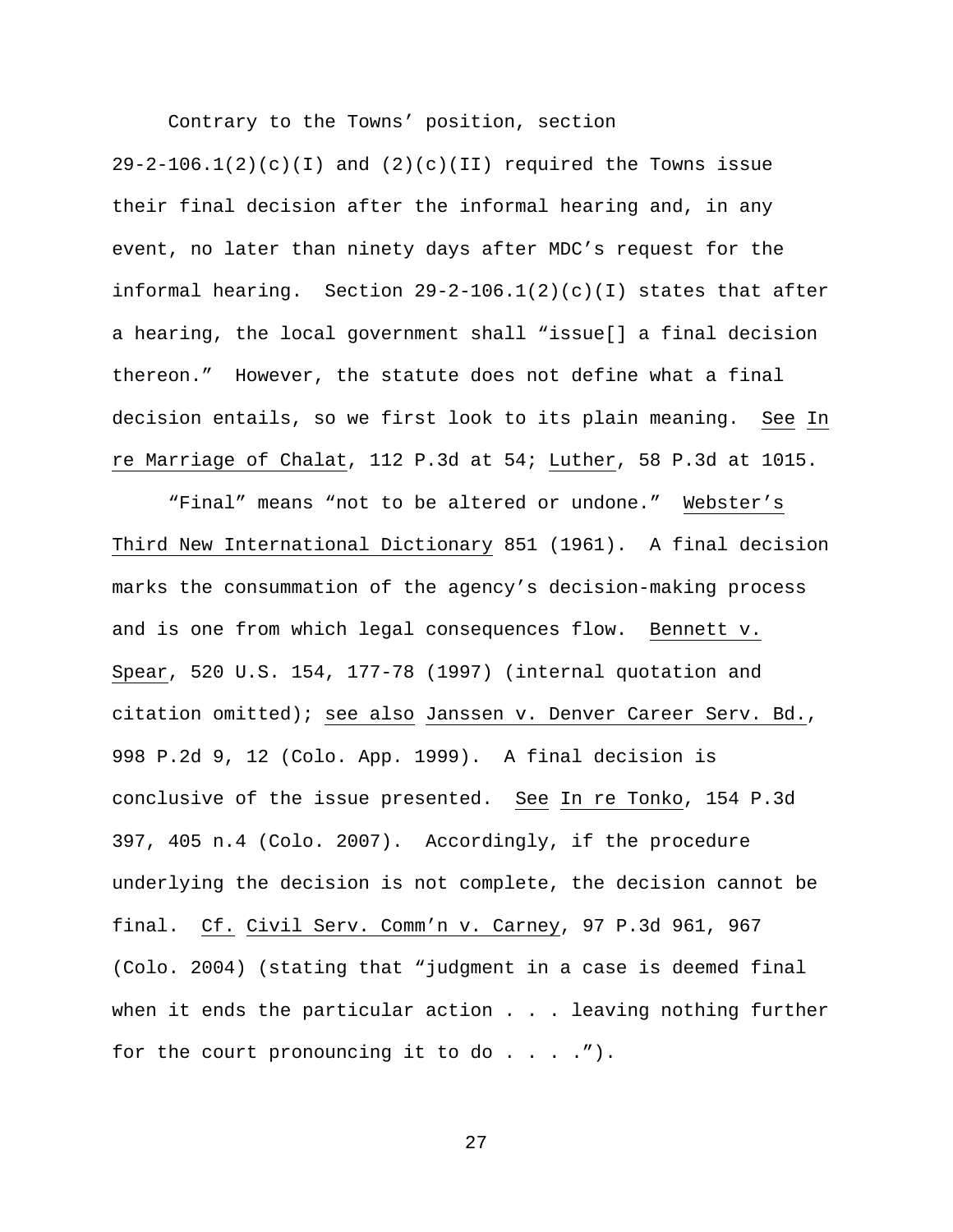The Towns' February 22, 2006 letters, in contravention of section 29-2-106.1, took the position that MDC must consent to a formal hearing in order to obtain the Towns' final decision. The Towns' codes provide for the Finance Director to send a "Hearing Determination Notice" to the taxpayer following the formal hearing. Castle Rock, Colo., Tax Administration Code § 3.05.110(H) (2008); Parker, Colo., Sales and Use Tax Code § 4.03.110(h) (2008). This Hearing Determination Notice sets forth "the amount of claim for refund denied . . . , stating therein the grounds for allowance or rejection in whole or in part." Castle Rock, Colo., Tax Administration Code § 3.05.110(H) (2008); Parker, Colo., Sales and Use Tax Code § 4.03.110(h) (2008). Finally, the Towns' code provisions provide for the taxpayer to appeal to the Department of Revenue after receipt of the Hearing Determination Notice. Castle Rock, Colo., Tax Administration Code § 3.05.120 (2008); Parker, Colo., Sales and Use Tax Code § 4.03.120 (2008).

Because the Towns had no provisions for making a final decision following the informal hearing, the lack of a final decision triggered the ninety-day wait period under the state statute -- relating to failure to issue a final decision - before MDC could appeal.  $\S$  29-2-106.1(2)(c)(I)-(II). Moreover, both the Executive Director and the district court found that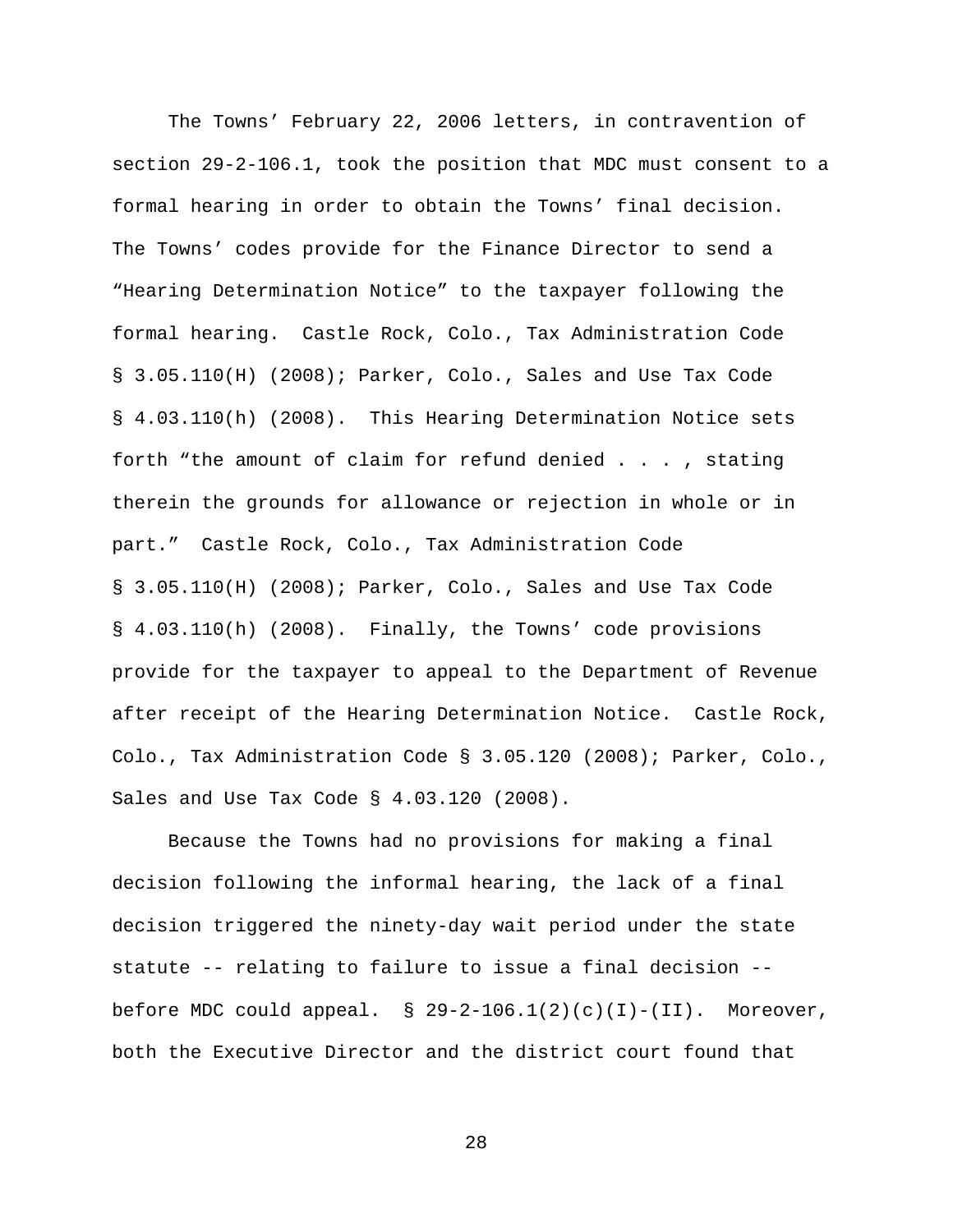the Towns had failed to issue a final decision within the time prescribed by statute. See id.

The court of appeals' unpublished opinion states that the Towns' February 22, 2006 letters constituted final decisions because "(1) the [T]owns had reached definitive positions, which were neither tentative nor interlocutory; (2) their positions were the consummation of the [T]owns' decision-making process; and (3) their positions inflicted injury on the taxpayer by denying the taxpayer's requests for a refund." Slip op. at 8-9. We disagree.

The Towns' February 22, 2006 letters stated that they were meant to respond "to the issues and questions raised at the February 10, 2006 meeting." The Towns' letters maintained that the "meeting" was "in the nature of mediation or settlement conference, not a hearing . . . ." The letters merely summarized the points discussed during the "meeting." They advised MDC to request the formal on the record hearing to comply with section 29-2-106.1's local remedy exhaustion requirement. The Towns flatly stated that the matter would not be ripe for a final decision absent the Towns' formal hearing.

As such, the only definitive position taken by the Towns in the February 22, 2006 letters was that MDC still had one more hoop to jump through. The letters concluded, "[f]eel free to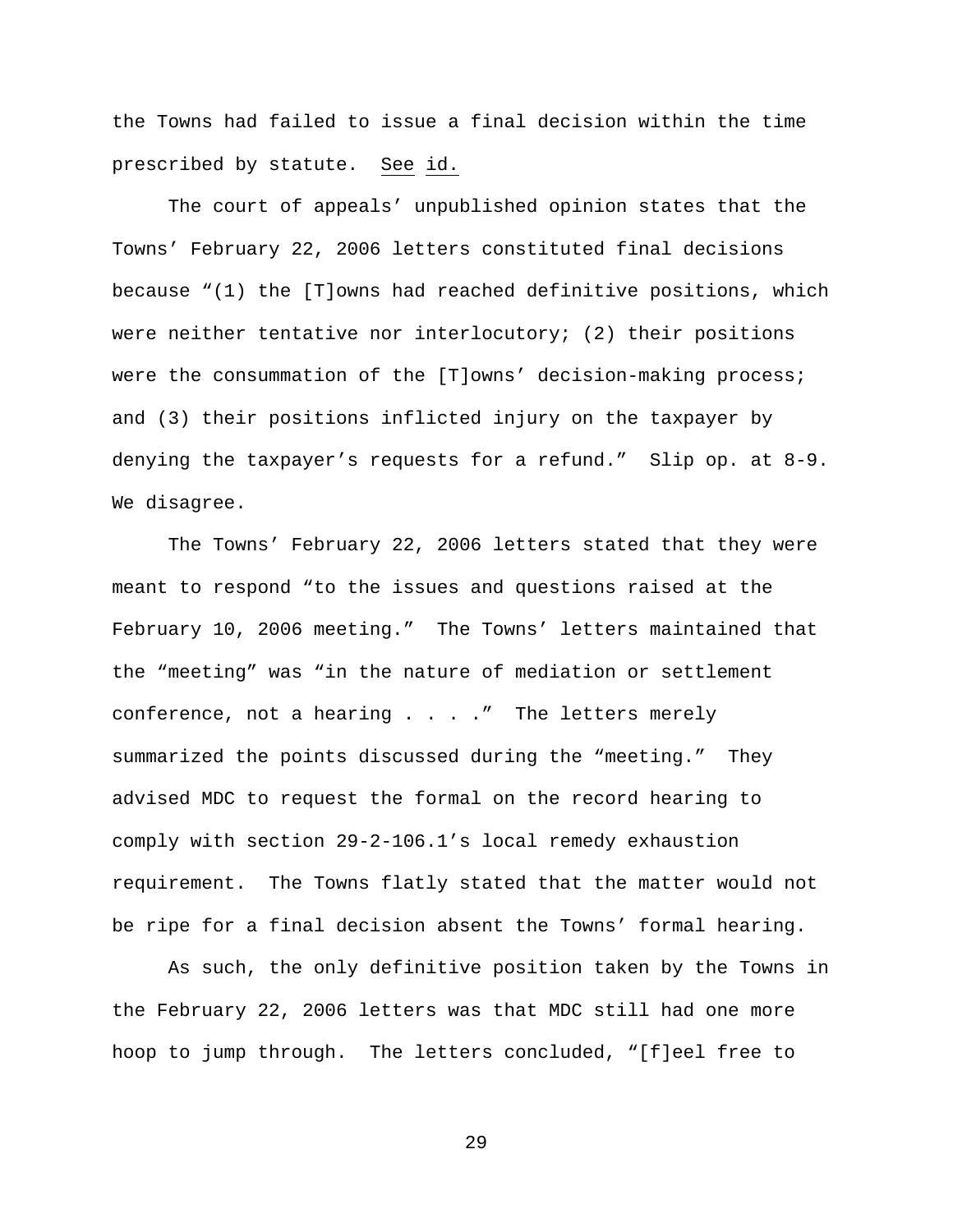contact me if you have any questions or if you would like to discuss further the position of the [Towns] in this matter."

In its response on February 24, 2006, MDC informed the Towns that it would not seek a formal on the record hearing because the state statute did not require such a hearing. MDC asked that the Towns reconsider the refund denial and stated, "to the extent [the Towns do] not intend to reconsider any of the positions expressed in [the February 22, 2006] letter, we ask that the [Towns] issue a 'final decision,' as described in [section  $29-2-106.1(2)(c)$ ], so that we may proceed with further appeals." The Towns did not respond.

A comparison of the Towns' December 2005 Finance Director letters and the February 2006 law firm letters offers additional support that the February 2006 letters were not the Towns' final decisions. The Finance Directors' December 2005 denials of MDC's use tax refund requests included a bold section heading titled "Denial of Application for Sales/Use Tax Refund." This section made it clear that the Towns had initially denied MDC's refund request for the purpose of commencing appellate review at the local level. The Towns' February 22, 2006 law firm letters contained no such heading titled "Denial of Application for Sales/Use Tax Refund."

Although the Towns now contend before us that the letters from their law firm constituted final decisions requiring MDC to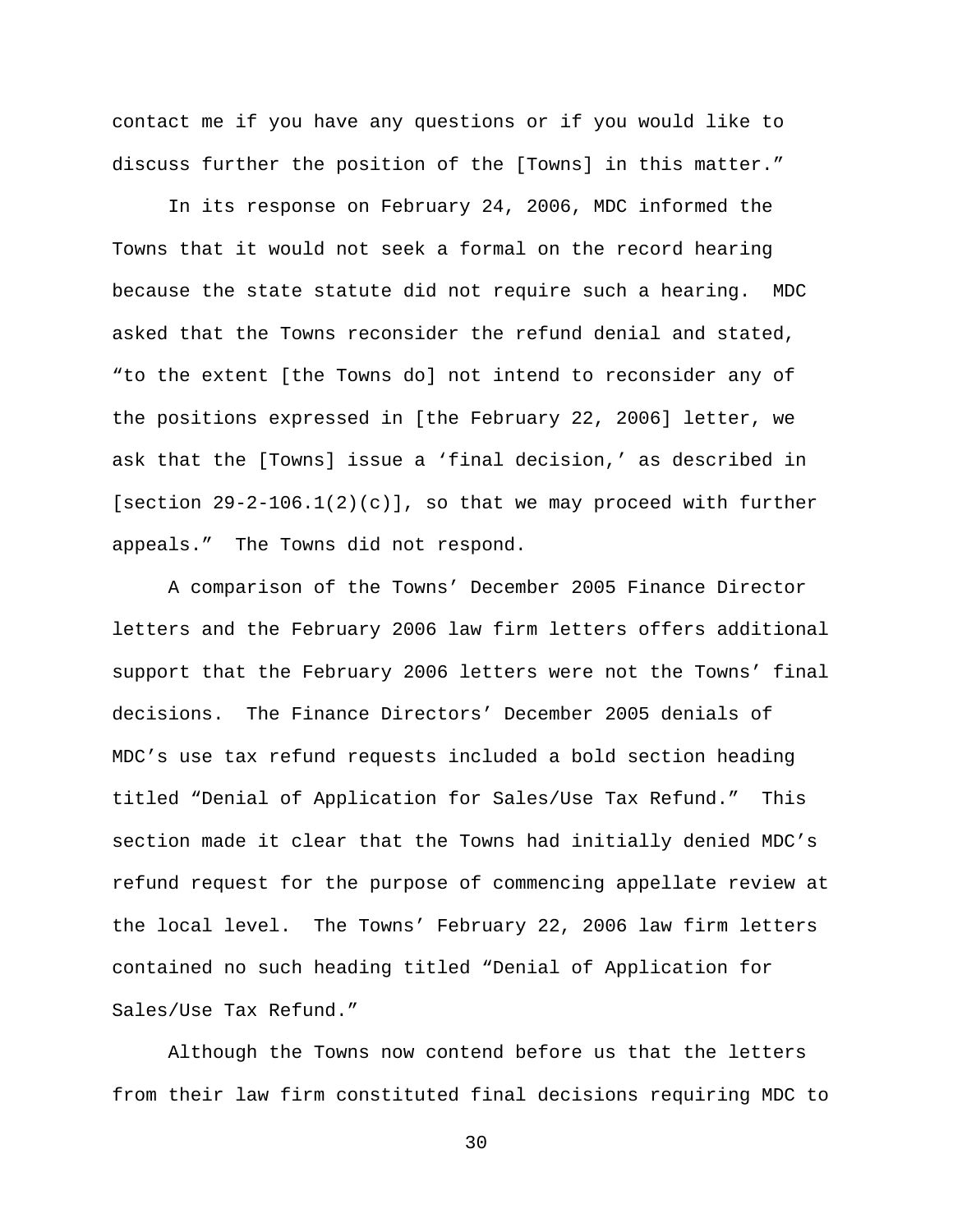appeal to the Executive Director within thirty days, a plain and fair reading of these letters reveals only that the Towns were attempting to obtain MDC's acquiescence to appellate provisions of the Towns' codes that impermissibly contradict the state statute. Whereas the Towns' initial denials of MDC's use tax refund requests appeared on the letterheads of the Towns' Finance Directors, the letters of the Towns' law firm do not exhibit either the form or substance of a final local government denial of a use tax refund appeal. Instead, the February 22, 2006 letters recite the Towns' position that they are not able to issue a final decision in the absence of a formal on the record hearing. Thus, we determine that the Towns' February 22, 2006 letters were not final decisions as contemplated by section  $29-2-106.1(2)(c)(I)$ .

Section  $29-2-106.1(2)(c)(I)$  and  $(2)(c)(II)$  specifically addresses a local government's failure to issue its final decision on a taxpayer use tax refund request. Here, MDC made a written request for an informal hearing on January 5, 2006. A hearing, satisfying the requirement contained in section  $29-2-106.1(2)(c)(I)$ , was held on February 10, 2006. On February 22, 2006, the Towns sent MDC letters memorializing each party's position as discussed during the informal hearing. By letters dated February 24, 2006, MDC requested that the Towns issue a final decision. The Towns did not respond. MDC was required to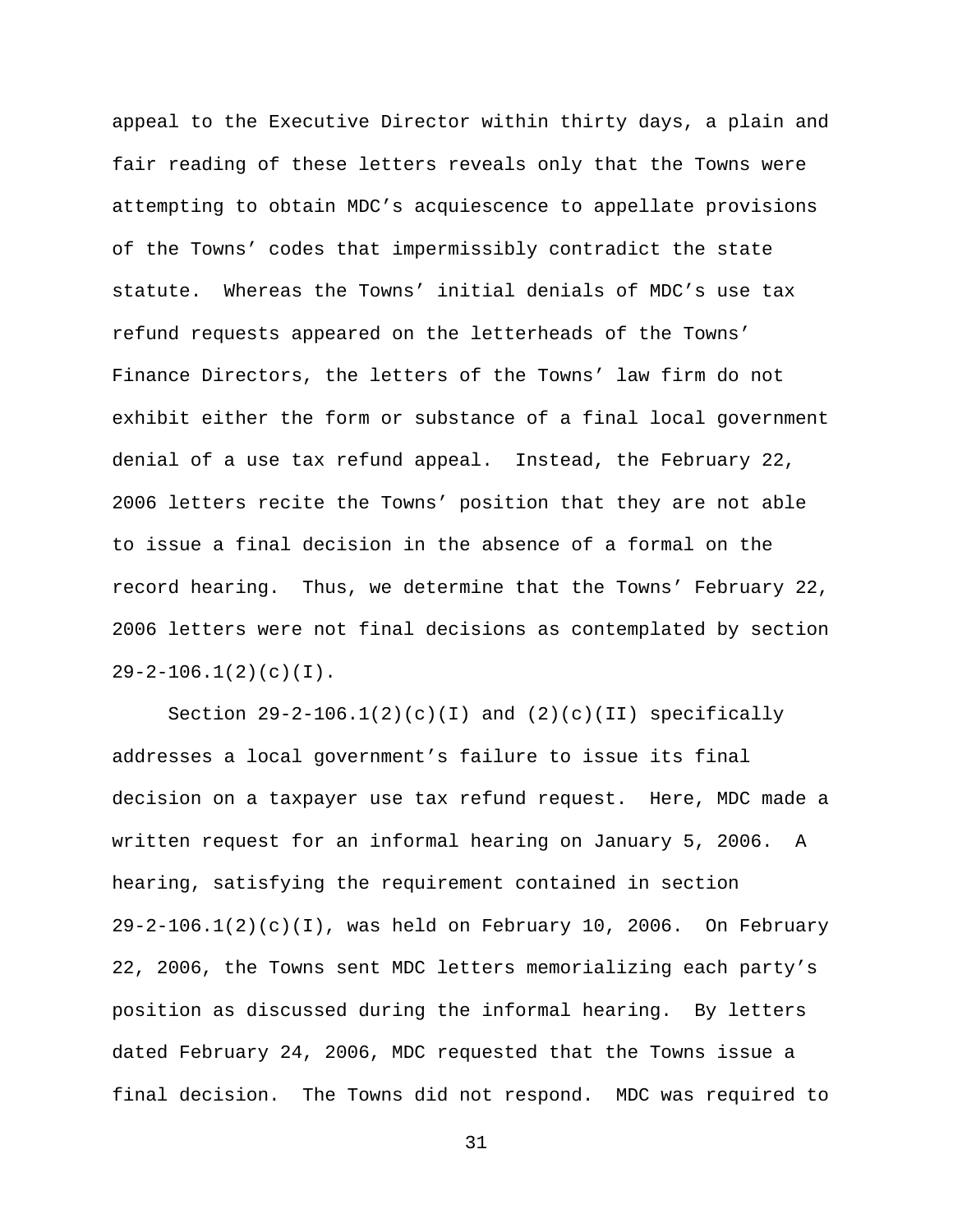wait ninety days from January 5, 2006 -- the date of its written request for an informal hearing -- for a final decision from the Towns. See §  $29-2-106.1(2)(c)(1)-(II)$ . The ninety-day period expired on April 5, 2006, making MDC's request for a hearing before the Department of Revenue due no later than May 5, 2006, under the thirty-day requirement for filing an appeal at the state level. See id. MDC timely filed its appeal with the Executive Director on May 4, 2006.

MDC properly exhausted its local remedies in this case and perfected its appeal to the Executive Director. The Executive Director has jurisdiction to hear and determine MDC's tax refund appeals de novo.

#### **III.**

Accordingly, we reverse the judgment of the court of appeals and remand this case with directions that it return this case to the district court for dismissal of the Towns' injunction complaint against the Executive Director.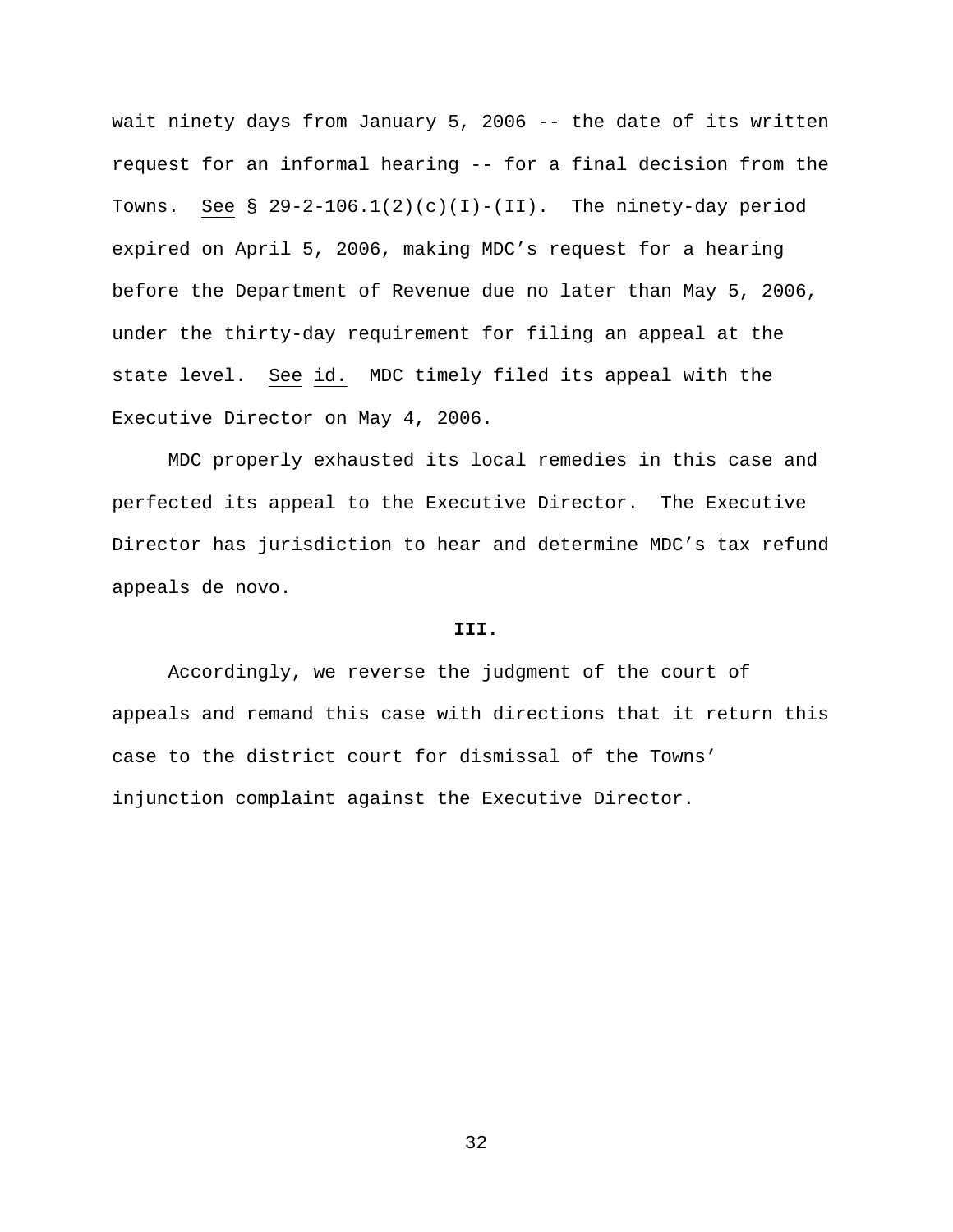JUSTICE COATS, dissenting.

 Like the majority, I would reject the court of appeals' determination that letters from the Towns' lawyers constituted final decisions denying the taxpayer's claims for refund, but I would nevertheless affirm the judgment of that court for the reason that I believe the taxpayer failed to exhaust its local remedies within the meaning of section 29-2-106.1 of the revised statutes. In my view, the majority substantially misconstrues both the statute and our holding in Walgreen, leading it to declare "legally inoperative" the hearing provisions of the Towns' codes – a conclusion we expressly rejected in that case. The only question properly raised by the circumstances of this case is whether the taxpayer ever submitted itself to a decision by the Finance Directors of the Towns, a precondition for the exhaustion of its local remedies permitting a new hearing by the state, and I believe the record demonstrates that it did not. I therefore respectfully dissent.

 In Walgreen Co. v. Charnes, we held that "the appellate process governing locally imposed sales and use taxes is a matter of state concern and is thus subject to regulation by the General Assembly." 819 P.2d 1039, 1047 (Colo. 1991). Although we rejected Denver's claim to provide for the exclusive method of reviewing its own sales and use tax decisions, we acknowledged that the applicable state statute contemplates the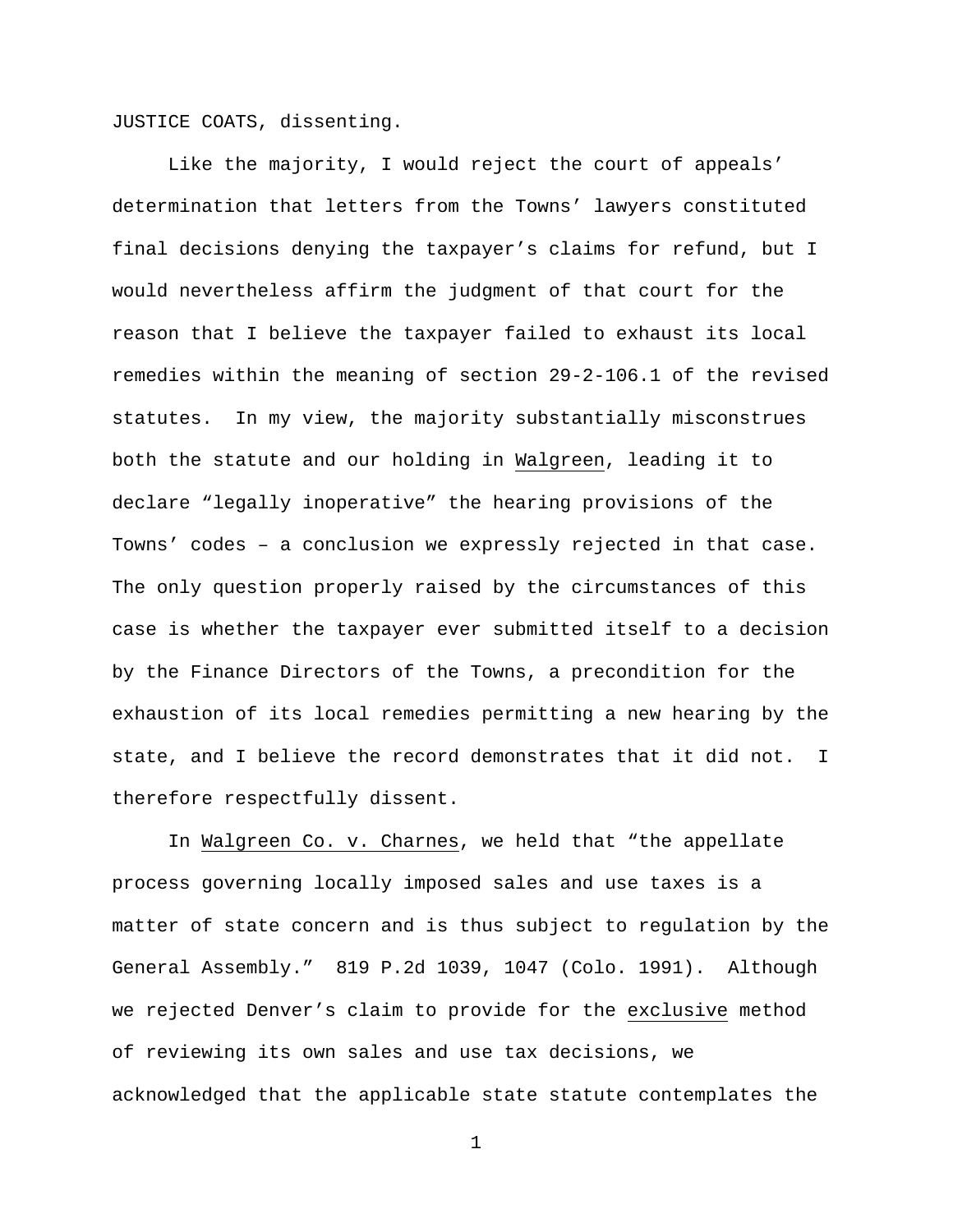continued viability of local sales and use tax decision-making procedures and merely permits taxpayers to choose an alternate statutory method of challenging local decisions. See § 29-2-106.1(9), C.R.S. (2009) ("In lieu of electing a hearing pursuant to this section on a notice of deficiency or claim for refund, a taxpayer may pursue judicial review of a local government's final decision thereon as otherwise provided in such local government's ordinance."). We therefore also rejected Walgreen's contention that the sales and use tax articles of Denver's municipal code were null, void, and unconstitutional. Walgreen, 819 P.2d at 1042, 1049 n.19.

 The statutory scheme provides for "review" of a local government's denial of a taxpayer's claim for a refund of sales or use tax by a de novo hearing before the Executive Director of the Department of Revenue or, in some circumstances, directly in the district court. § 29-2-[1](#page-33-0)06.1(3), (8).<sup>1</sup> The taxpayer may only request such a de novo hearing after it has exhausted its

i

<span id="page-33-0"></span> $^1$  The statute does not appear to use the term "review" at all. Rather, it expressly permits the taxpayer to "elect" or "request" a hearing to be conducted by the Executive Director of the Department of Revenue or his delegate, "in the same manner as set forth in section 39-21-103, C.R.S.," and to be conducted "de novo, without regard to the decision of the local government." § 29-2-106.1(2), (3). In Walgreen, we somewhat confusingly referred to this de novo hearing process as a "de novo review," see, e.g., Walgreen, 819 P.2d at 1049, and the majority continually refers (perhaps even more confusingly) to the statute as providing for a "de novo standard of review."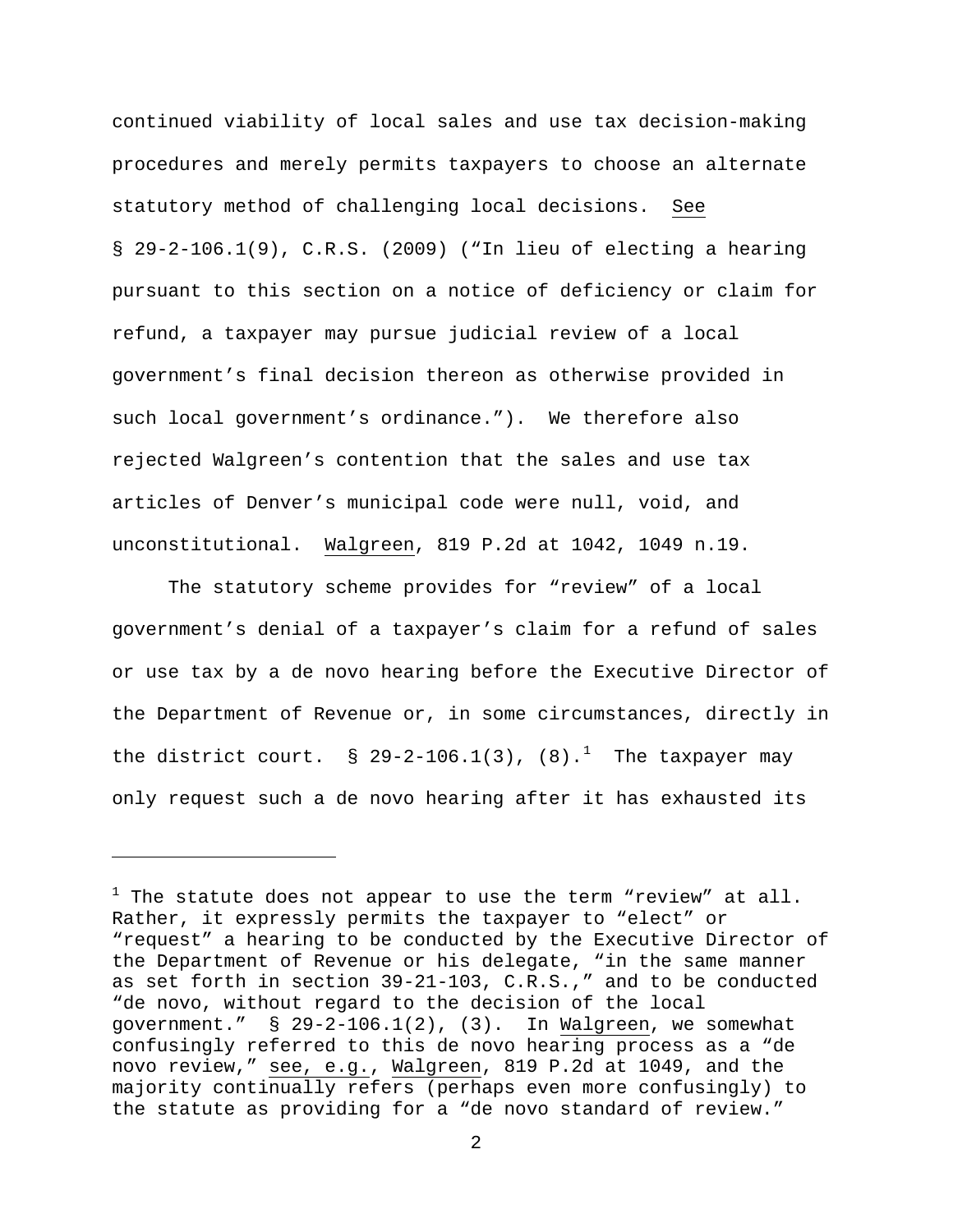local remedies, see subsection  $(2)(c)$ , and the exhaustion of those remedies is statutorily defined to require a written request for a hearing before the local government and either a final decision or failure of that government to make a final decision within ninety days of the request, see subsections  $(2)(c)(I)$ , (II). The statute, however, does not purport to prescribe the particular incidents of such a local hearing, indicating instead (as is perfectly consistent for a hearing the outcome of which is subject to challenge by a de novo hearing rather than appellate review) merely that it is to be informal, without requiring a transcript of the proceedings, application of the rules of evidence, or the filing of briefs. See subsection  $(2)(c)(I)$ .

 Although I think it clear that the majority errs by interpreting the statute's enumeration of characteristics not "required" of such a hearing as a statutory bar to their inclusion, $^2$  $^2$  the real question should be whether the taxpayer ever requested, or was willing to subject itself to, a local hearing at all. Whatever else the statute contemplates by the term "hearing," it surely intends a proceeding (however informal and however challengeable by the presentation of new evidence and

i

<span id="page-34-0"></span> $^{\rm 2}$  It seems particularly unpersuasive to construe this language as barring a local government from recording the hearing, as the majority appears to do.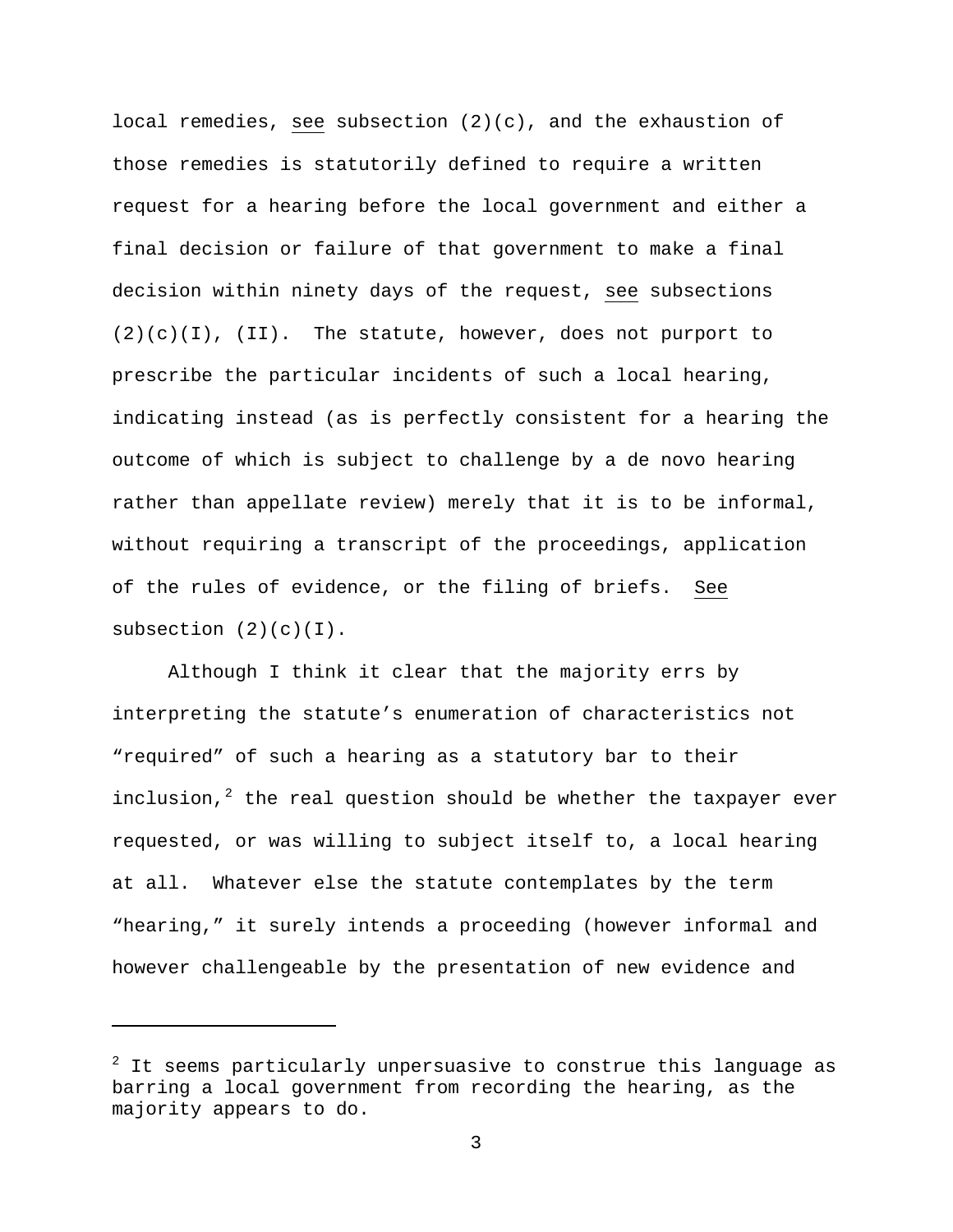arguments at a de novo hearing) at which evidence can be taken and a decision-maker can resolve the issue, one way or the other. The record demonstrates that the taxpayer in this case steadfastly refused to subject itself to a hearing at which the Towns' Finance Directors would have authority to deny its claim; and instead, it expressly offered to participate only in the "informal hearing" permitted by the local codes, which in their lexicon and according to their explicit definitions was nothing more than a settlement conference at which the parties could attempt to reach agreement and thereby avoid an actual decisionmaking hearing. $3$ 

 After Walgreen, it was clearly within the discretion of the taxpayer to challenge any adverse rulings by the local governments, at its choice, according to either statutory or locally-prescribed procedures. The taxpayer therefore could not, under any circumstances, have been limited to the abuse of discretion review prescribed by C.R.C.P. 106, regardless of any provisions of the local ordinances to the contrary. By the same token, however, the taxpayer should not be permitted to simply bypass a ruling by the local governments and proceed in the

i

<span id="page-35-0"></span> $^3$  Unlike the majority, I would not treat as a finding of fact, entitled to deference by this court, any determination by either the Executive Director or the district court that the taxpayer's limited request for the "informal hearing" offered by the local codes amounted to a request for a hearing that could satisfy the statutory requirement to exhaust local remedies.